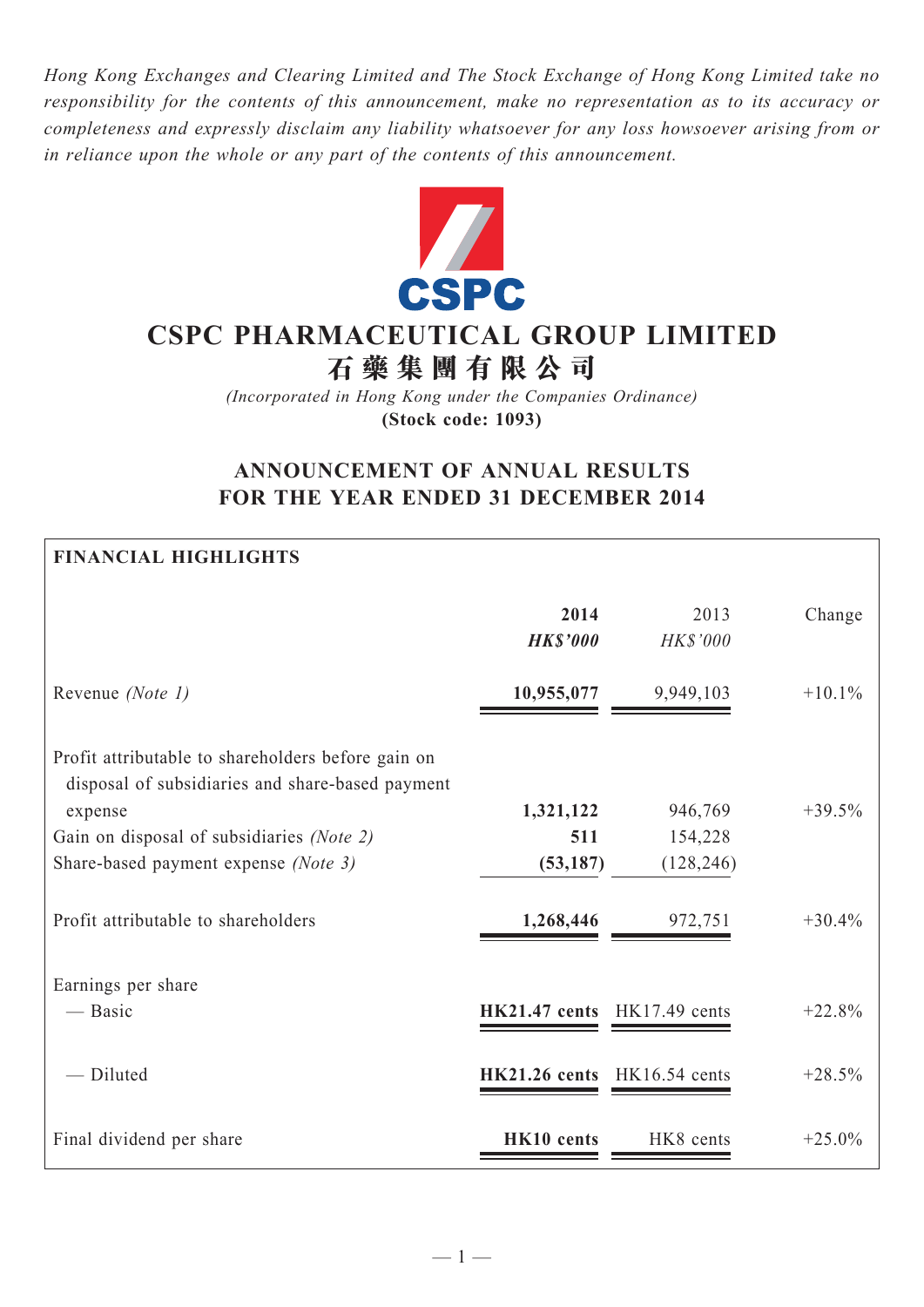#### *Notes:*

- 1. The 2013 comparative comprises sales revenue of approximately HK\$410,850,000 attributable to CSPC Zhongrun Pharmaceutical (Inner Mongolia) Co., Ltd. ("NMG Zhongrun"), CSPC Cenway (Tianjin) Pharmaceutical Co., Ltd. ("Tianjin Cenway") and their subsidiaries, which were principally engaged in the manufacture of bulk antibiotic products. The equity interests in NMG Zhongrun and Tianjin Cenway have been disposed of by the Company in June 2013 and September 2013 respectively. The 2013 comparative will become approximately HK\$9,538,253,000 if revenue attributable to these companies which have been disposed of in 2013 is not accounted for. On this basis, revenue of the current year has increased 14.9%.
- 2. The gain of HK\$511,000 for the current year arises from the disposal of the Group's 20% equity interest in Siping City Fine Chemicals Product Co., Ltd. in November 2014. The 2013 comparative comprises the gain of HK\$154,228,000 arising from the disposal of the Group's equity interests in NMG Zhongrun in June 2013 and Tianjin Cenway in September 2013.
- 3. The share-based payment expense of HK\$53,187,000 (2013: HK\$128,246,000) represents the amount of expense recognised for the year in connection with the share options granted by the Company in April 2013.

## **Chairman's Statement**

## **OVERVIEW**

In 2014, the global economy saw a tough recovery with increasing uncertainties, economic growth remained weak. Despite the changes in the global landscape, the Chinese economy maintained a relatively strong growth momentum with fundamentals remaining unchanged. Economic policies in China have been adjusted in order to promote transformation and upgrades, eliminate old and excess production capacities and accelerate the development of emerging industries. Overall economy remained strong with economic growth smoothly transiting from policy-driven to organic-driven. These changes in the external economic environment have provided opportunities for the Group to develop and transform its business. In order to ensure sustainable growth, the Group will continue to actively engage in the development of new drugs, promote overseas expansion and strengthen its leading position in the bulk drug business.

Along with the continued expansion of the economy and the increase in scale of the urban cities in China, there has been a new round of hospital expansion. This round of hospital expansion is mainly represented by the tier-3 general hospitals, focusing on the construction of modern ward buildings, establishment of sub-hospitals and branches in the new urban areas, and establishment of healthcare centers in the communities. In terms of medical services, expansion in oncology diagnosis and treatment is one of the most important directions. This development enables the general hospitals to have an expanding coverage and improving service standard for their oncology treatment services.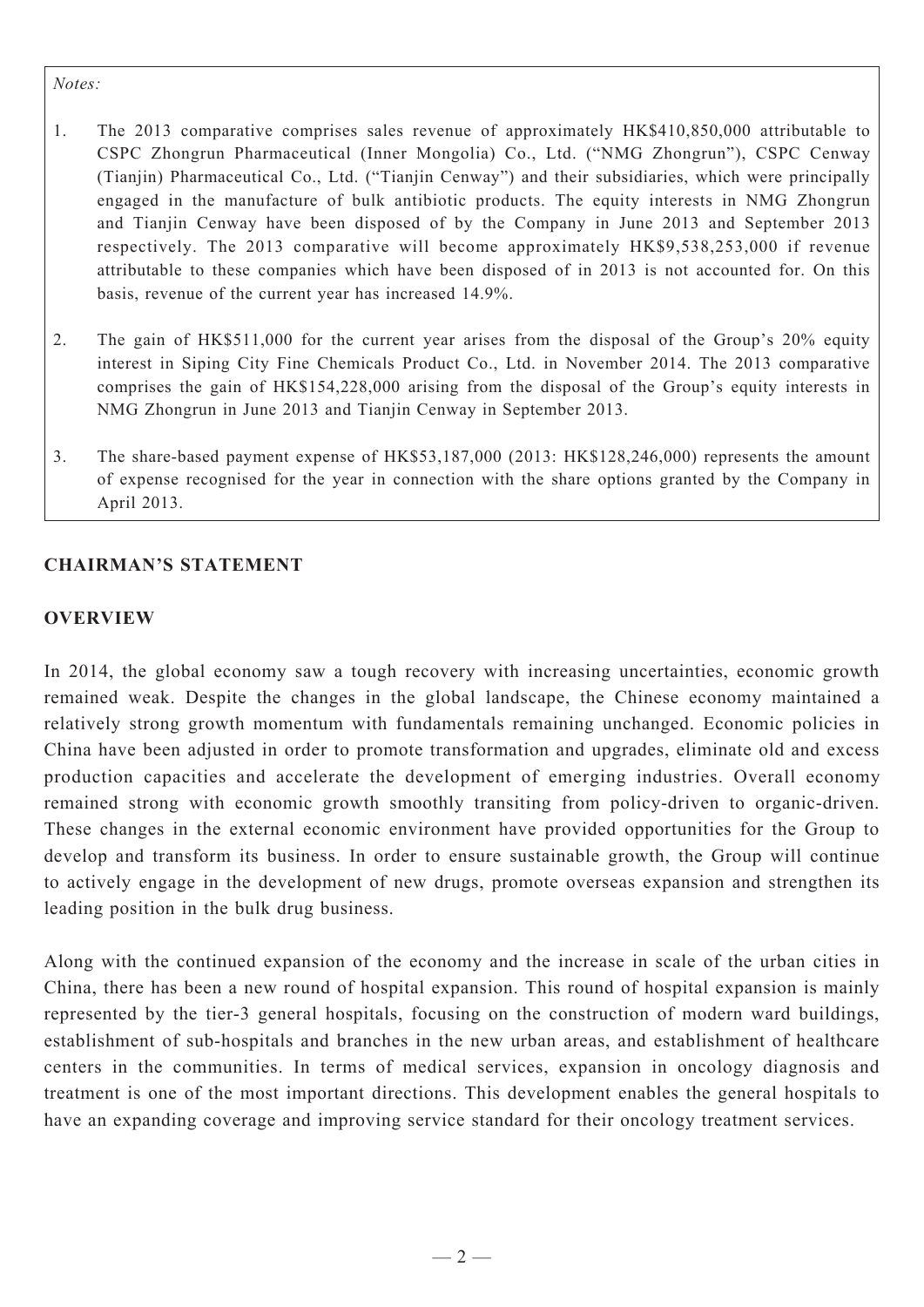## **Industry Outlook**

With the accelerated ageing of population, progress of urbanisation policies and increase in people's income level, the demand for pharmaceutical products in China is expected to have a continuous increase. The prevalence rate of hypertension and dementia has been steadily rising over the years due to continuing growth of China's ageing population. With these two massive patient groups, there is a great market potential for the Group's "Xuanning" and "Oulaining" products. On the other hand, the prevalence rate of cancer and corresponding demand for treatment are also increasing over the years, mainly due to ageing, urbanization, industrialization and changes in life-style and dietary habits. The expansion of hospitals, expansion of the medical reimbursement scope and higher affordability of patients will ensure that the demand for medical treatments is more able to be met.

## **Group's Business Outlook**

## *Innovative Drug Business*

The Group will continue to implement the market strategy of "market differentiation, professional marketing and brand building". In addition, the Group will follow closely the national and provincial medical insurance and tender policies in order to seize policy opportunities and minimize risks. With its increasingly mature sales network, expanding professional sales team, and exceptional product efficacy and quality, the Group's innovative drug business is expected to achieve rapid growth in the coming years and increase its contribution to the Group.

## *Common Generic Drug Business*

The Group will conduct in-depth study on policies in relation to essential drugs and low-priced drugs. Leveraging on its quality, brand, product chain and other competitive advantages, the Group will actively participate in tenders and extend its focus of tenders to the county level. Low-priced drugs will be an important driver of profit growth for the common generic drug business in the future. In addition, the common generic drug business will implement professional marketing plans for the specialty drugs and promote the professional knowledge of specialty drugs in the lowertier medical institutions. The Group will also strengthen its sales force and network development, and will establish strategic partnerships with end-market operators covering the lower-tier market network. It is expected that the common generic drug business will continue to achieve steady growth in 2015.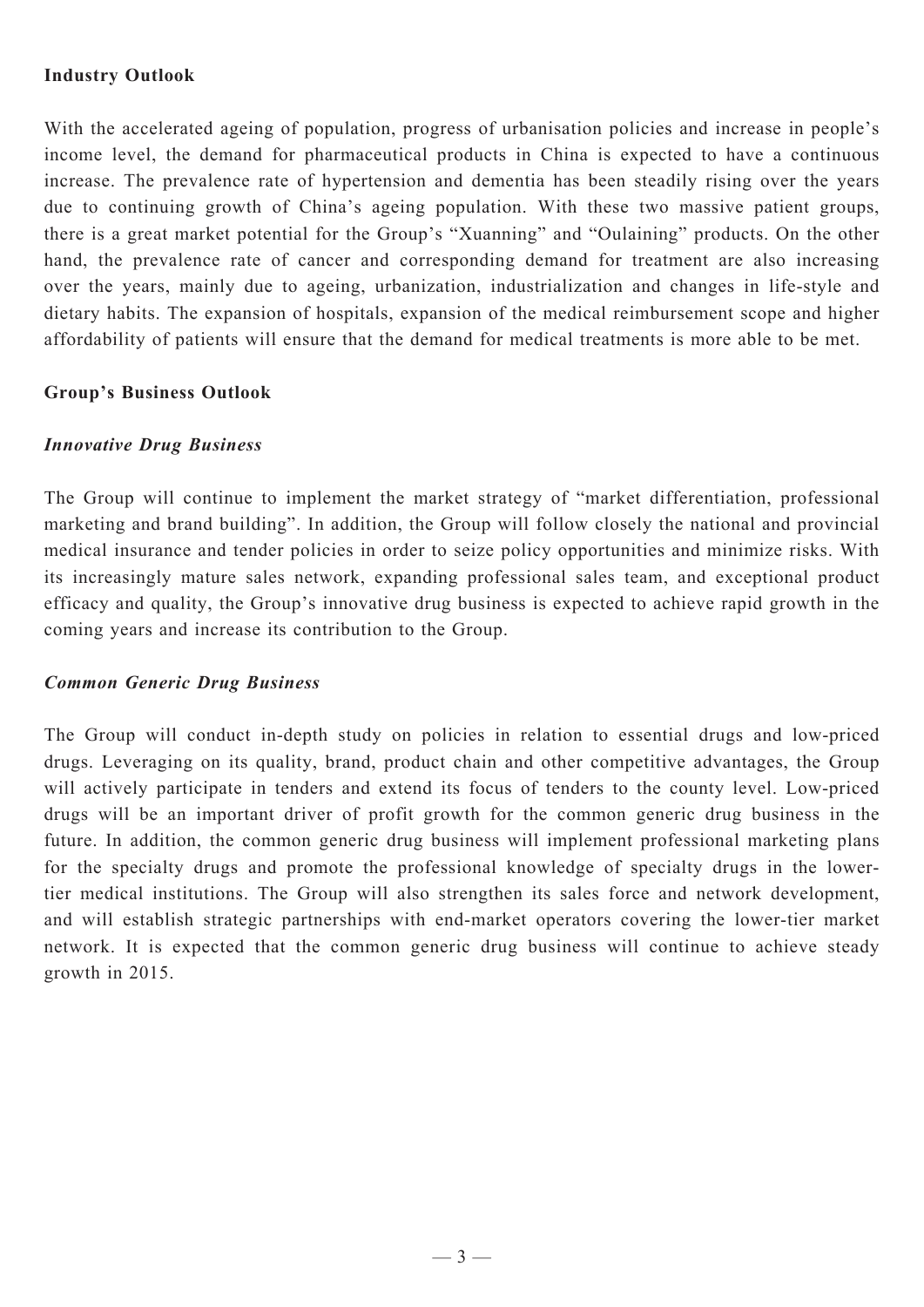## *Bulk Drug Business*

In respect of the bulk drug business, the Group will continue its efforts in technological upgrades and production costs reduction in order to maintain its leading position in the industry. Currently, the Group has received U.S. FDA approvals for 6 bulk drugs and 5 bulk drug production workshops. The Group will also continue its efforts in high-end quality certification and product quality enhancement, and will continue to closely monitor changes in the market and timely adjust its operating strategies. After several years of intense competition, the bulk drug market is showing a steadily upward trend. With its leading position in the industry, the bulk drug business of the Group is expected to continue to achieve steady growth in 2015.

> **CAI Dongchen** *Chairman*

Hong Kong, 24 March 2015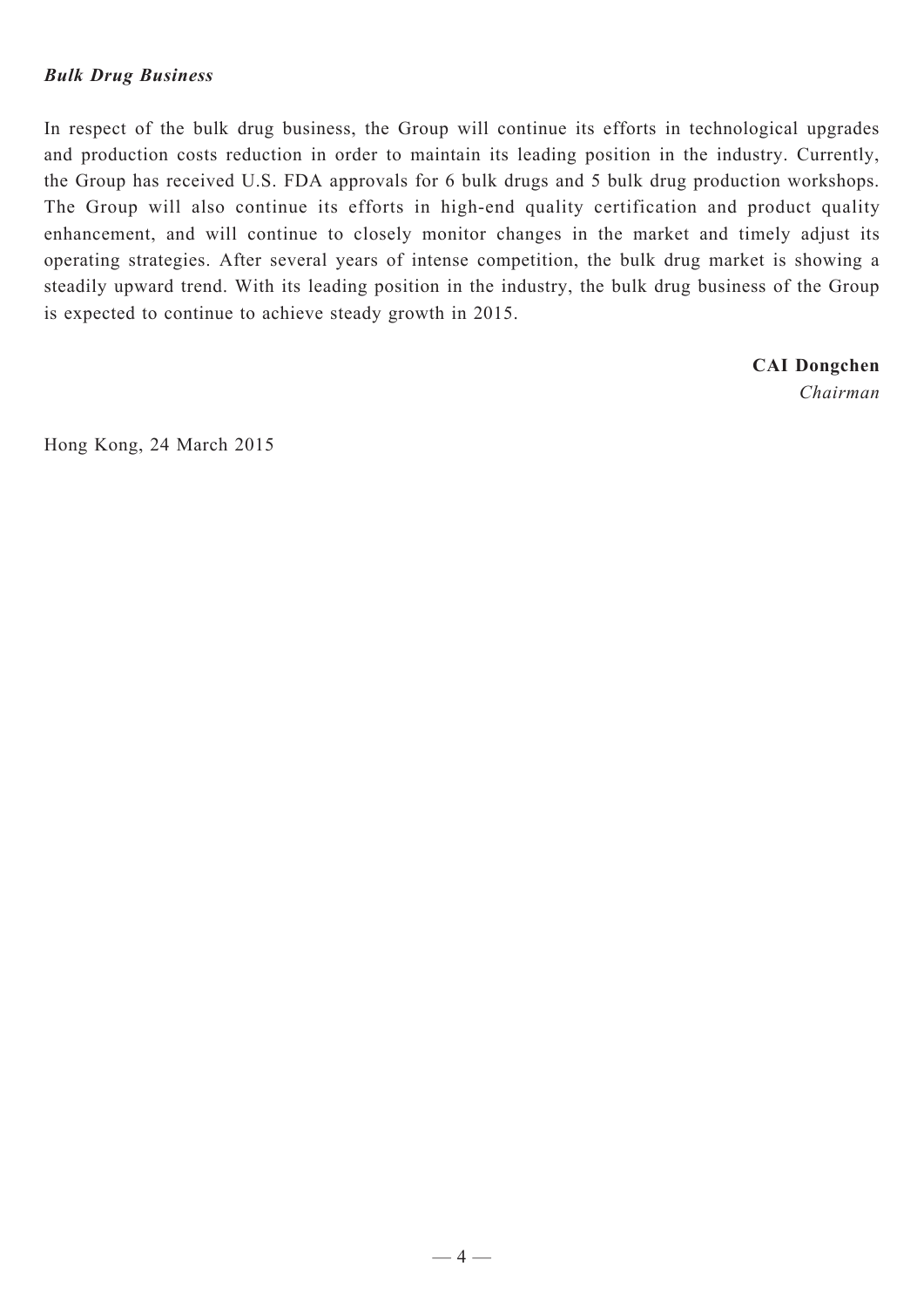## **RESULTS**

The Board of Directors of CSPC Pharmaceutical Group Limited (the "Company") is pleased to announce the audited consolidated results of the Company and its subsidiaries (the "Group") for the year ended 31 December 2014 as follows:

## **CONSOLIDATED STATEMENT OF profit or loss AND OTHER COMPREHENSIVE INCOME**

*For the year ended 31 December 2014*

|                                                                                                                                     | <b>Notes</b>                  | 2014<br><b>HK\$'000</b>                                        | 2013<br>HK\$'000                                                |
|-------------------------------------------------------------------------------------------------------------------------------------|-------------------------------|----------------------------------------------------------------|-----------------------------------------------------------------|
| Revenue<br>Cost of sales                                                                                                            | $\overline{2}$                | 10,955,077<br>(6,767,724)                                      | 9,949,103<br>(6,816,042)                                        |
| Gross profit<br>Other income<br>Selling and distribution expenses<br>Administrative expenses<br>Other expenses                      |                               | 4,187,353<br>134,558<br>(1,788,032)<br>(551,697)<br>(307, 814) | 3,133,061<br>211,402<br>(1,300,739)<br>(620, 291)<br>(243, 455) |
| Operating profit<br>Finance costs<br>Share of results of                                                                            |                               | 1,674,368<br>(54, 358)                                         | 1,179,978<br>(72, 537)                                          |
| - an associate<br>— a joint venture<br>Gain on disposal of subsidiaries                                                             |                               | 375<br>588<br>511                                              | (14, 045)<br>154,228                                            |
| Profit before tax<br>Income tax expense                                                                                             | 3<br>$\overline{\mathcal{A}}$ | 1,621,484<br>(337, 153)                                        | 1,247,624<br>(258, 324)                                         |
| Profit for the year                                                                                                                 |                               | 1,284,331                                                      | 989,300                                                         |
| Other comprehensive (expense) income:<br>Items that will not be reclassified to profit or loss:                                     |                               |                                                                |                                                                 |
| Exchange differences arising on translation of financial<br>statements to presentation currency<br>Share of exchange differences of |                               | (225, 574)                                                     | 150,299                                                         |
| - an associate<br>— a joint venture                                                                                                 |                               | (5)<br>(459)                                                   | (337)                                                           |
| Other comprehensive (expense) income for the year, net of<br>income tax                                                             |                               | (226, 038)                                                     | 149,962                                                         |
| Total comprehensive income for the year                                                                                             |                               | 1,058,293                                                      | 1,139,262                                                       |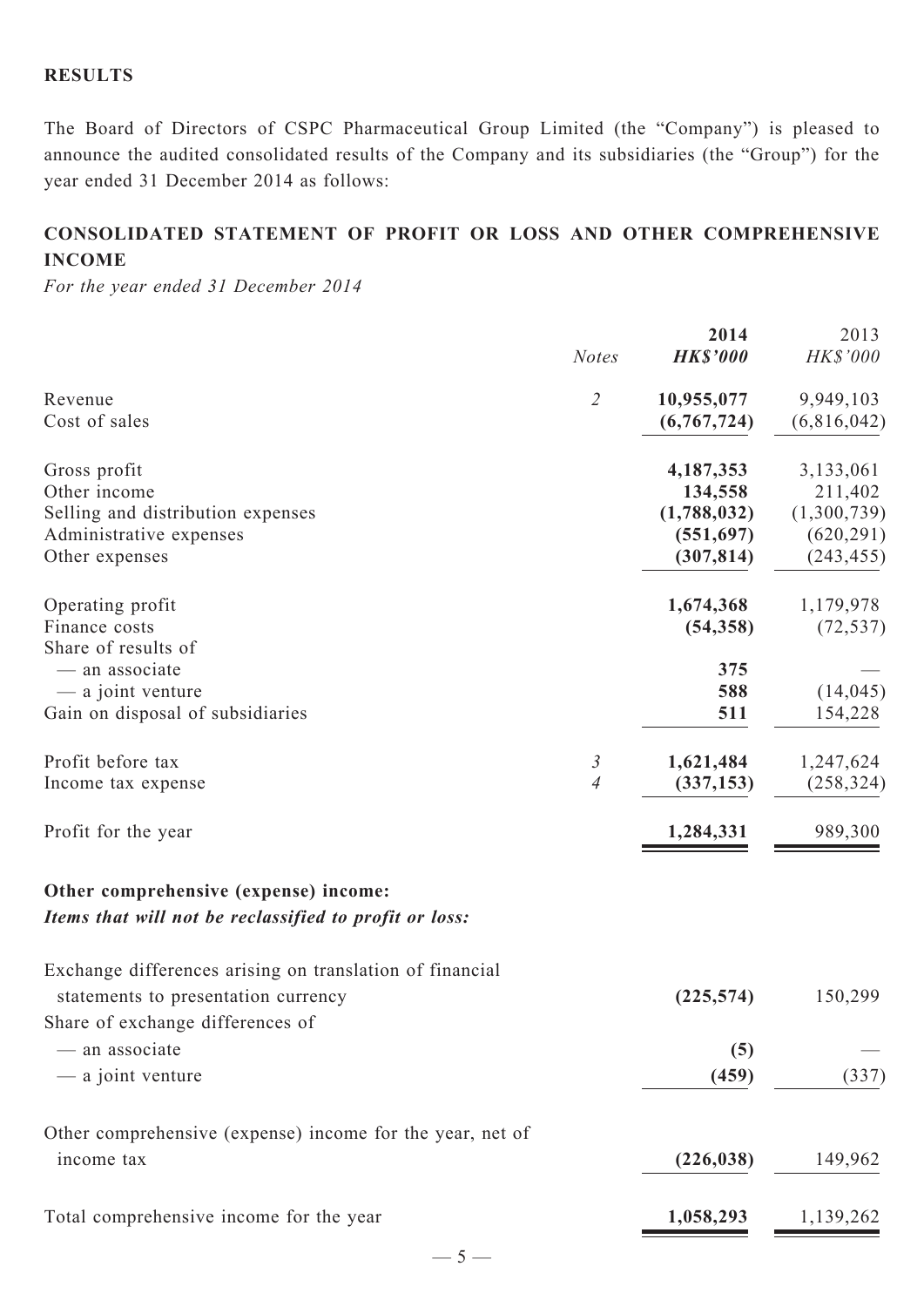# **CONSOLIDATED STATEMENT OF profit or loss and Other COMPREHENSIVE INCOME**

*For the year ended 31 December 2014*

|              | 2014            | 2013      |
|--------------|-----------------|-----------|
| <b>Notes</b> | <b>HK\$'000</b> | HK\$'000  |
|              |                 |           |
|              | 1,268,446       | 972,751   |
|              | 15,885          | 16,549    |
|              | 1,284,331       | 989,300   |
|              |                 |           |
|              | 1,045,174       | 1,120,755 |
|              | 13,119          | 18,507    |
|              | 1,058,293       | 1,139,262 |
|              | <b>HK</b> cents | HK cents  |
|              |                 |           |
| 5            | 21.47           | 17.49     |
| 5            | 21.26           | 16.54     |
|              |                 |           |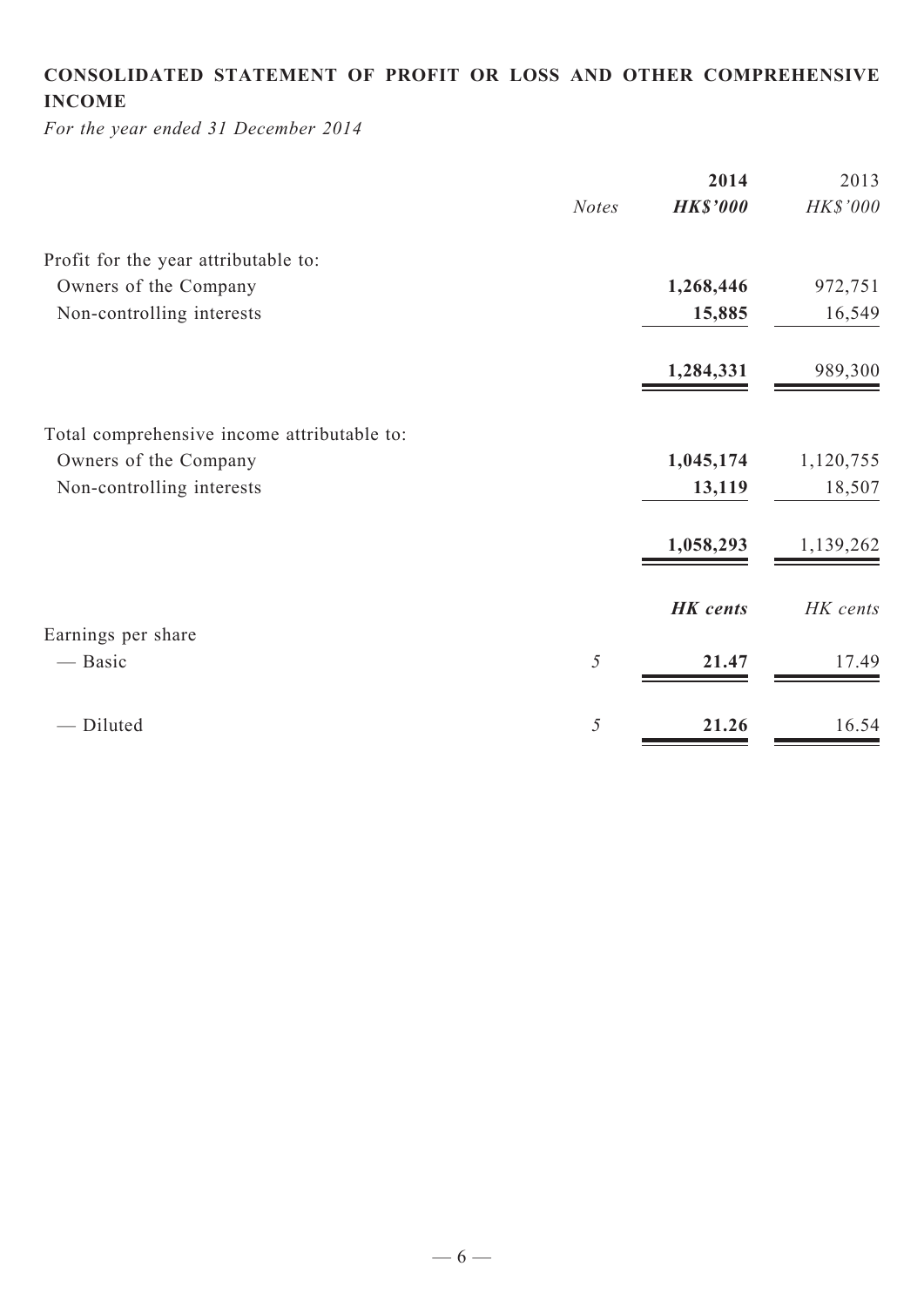## **CONSOLIDATED STATEMENT OF FINANCIAL POSITION**

*At 31 December 2014*

|                                              |                | 2014            | 2013      |
|----------------------------------------------|----------------|-----------------|-----------|
|                                              | <b>Notes</b>   | <b>HK\$'000</b> | HK\$'000  |
| <b>Non-current assets</b>                    |                |                 |           |
| Property, plant and equipment                |                | 5,049,087       | 4,961,171 |
| Prepaid lease payments                       |                | 498,522         | 547,754   |
| Goodwill                                     |                | 125,060         | 128,438   |
| Other intangible assets                      |                | 111,289         | 127,597   |
| Interest in an associate                     |                | 56,732          |           |
| Interest in a joint venture                  |                | 18,167          | 18,038    |
| Available-for-sale investment                |                | 1,705           | 1,705     |
| Deferred tax assets                          |                | 34,922          | 43,071    |
|                                              |                | 5,895,484       | 5,827,774 |
| <b>Current assets</b>                        |                |                 |           |
| Inventories                                  |                | 1,805,749       | 1,855,188 |
| Trade and other receivables                  | $\overline{7}$ | 2,006,712       | 2,029,961 |
| <b>Bills</b> receivables                     | 8              | 1,079,359       | 982,437   |
| Trade receivables due from related companies |                | 92,471          | 122,137   |
| Amount due from a joint venture              |                | 76,450          | 91,519    |
| Prepaid lease payments                       |                | 14,928          | 16,909    |
| Tax recoverable                              |                | 2,754           | 226       |
| Held for trading investments                 |                | 703             | 438       |
| Derivative financial instruments             |                |                 | 3,428     |
| Restricted bank deposits                     |                | 58,199          | 82,779    |
| Bank balances and cash                       |                | 1,468,421       | 1,187,751 |
|                                              |                | 6,605,746       | 6,372,773 |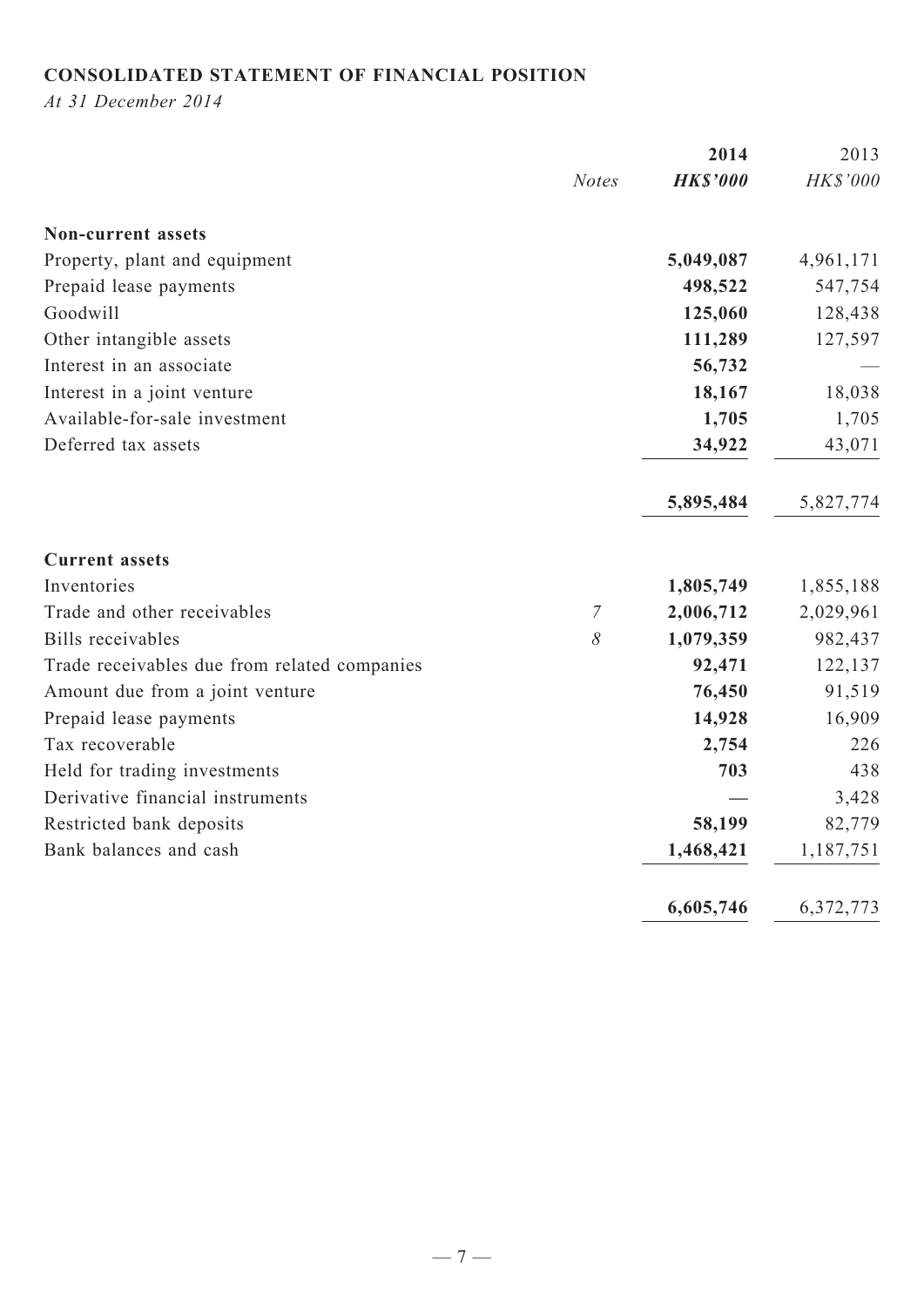## **CONSOLIDATED STATEMENT OF FINANCIAL POSITION**

*At 31 December 2014*

|                                              |              | 2014            | 2013      |
|----------------------------------------------|--------------|-----------------|-----------|
|                                              | <b>Notes</b> | <b>HK\$'000</b> | HK\$'000  |
| <b>Current liabilities</b>                   |              |                 |           |
| Trade and other payables                     | 9            | 2,329,726       | 2,303,199 |
| Bills payables                               | 10           | 227,150         | 273,397   |
| Trade payables due to related companies      |              | 26,483          | 47,607    |
| Trade payables due to an associate           |              | 576             |           |
| Trade payables due to a joint venture        |              |                 | 2,007     |
| Amounts due to related companies             |              | 277,894         | 475,179   |
| Tax liabilities                              |              | 116,597         | 77,116    |
| Unsecured bank loans                         |              | 624,070         | 659,946   |
|                                              |              | 3,602,496       | 3,838,451 |
| Net current assets                           |              | 3,003,250       | 2,534,322 |
| Total assets less current liabilities        |              | 8,898,734       | 8,362,096 |
| <b>Non-current liabilities</b>               |              |                 |           |
| Deferred tax liabilities                     |              | 29,645          | 33,117    |
| Unsecured bank loans                         |              | 601,800         | 680,120   |
| Government grants                            |              | 115,761         | 52,059    |
|                                              |              | 747,206         | 765,296   |
| Net assets                                   |              | 8,151,528       | 7,596,800 |
| <b>Capital and reserves</b>                  |              |                 |           |
| Share capital                                |              | 9,819,731       | 558,636   |
| Reserves                                     |              | (1,740,577)     | 6,893,984 |
| Equity attributable to owners of the Company |              | 8,079,154       | 7,452,620 |
| Non-controlling interests                    |              | 72,374          | 144,180   |
| <b>Total equity</b>                          |              | 8,151,528       | 7,596,800 |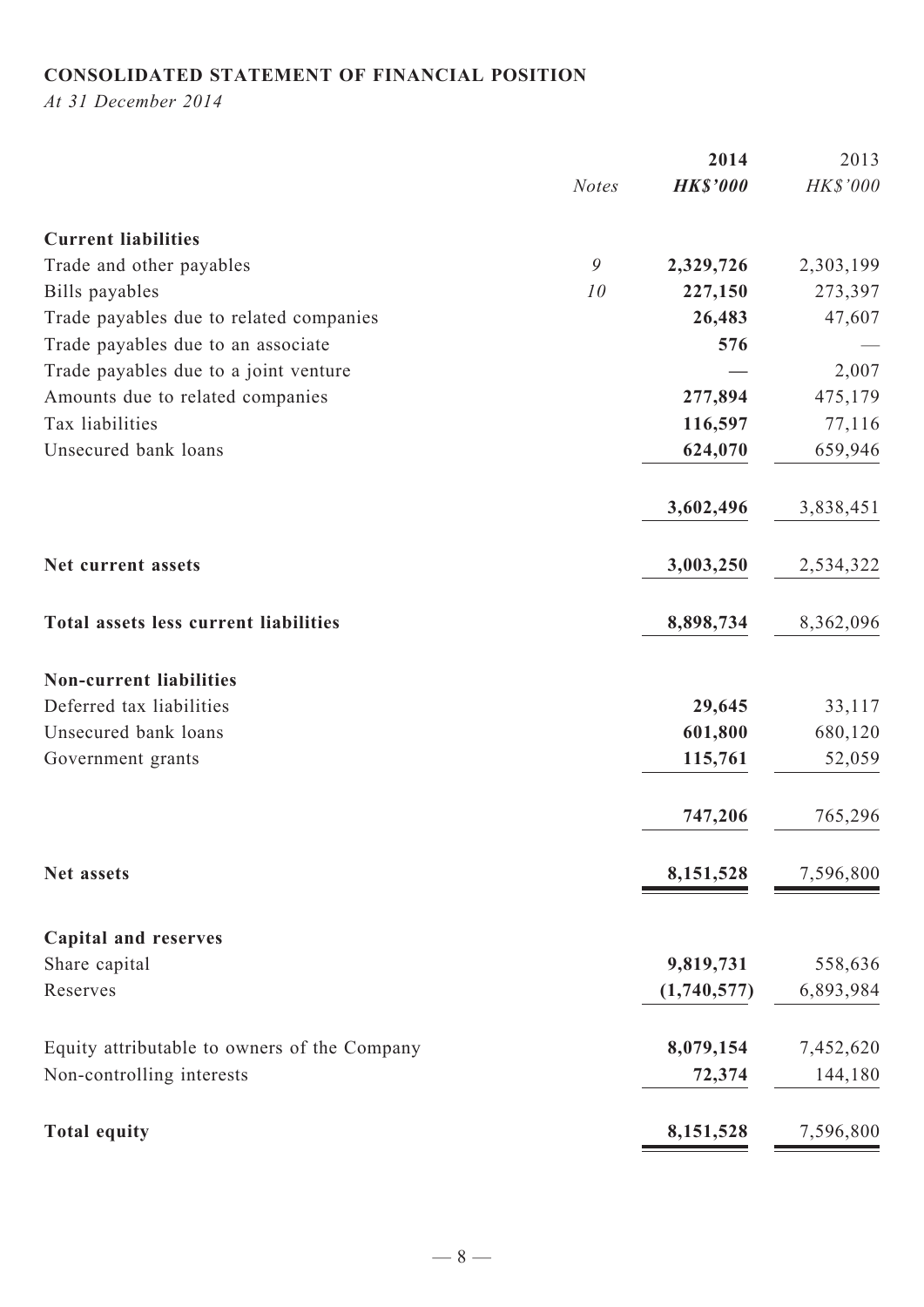#### **NOTES TO FINANCIAL STATEMENTS**

#### **1. Basic of Preparation**

The consolidated financial statements have been prepared in accordance with Hong Kong Financial Reporting Standards ("HKFRSs") issued by the Hong Kong Institute of Certified Public Accountants ("HKICPA"). The consolidated financial statements have been prepared on the historical cost basis except for certain financial instruments that are measured at fair value at the end of reporting period.

## *Amendments to HKFRSs and the new Interpretation that are mandatorily effective for the current year*

The Group has applied for the first time in the current year the following amendments to HKFRSs and a new interpretation issued by HKICPA:

| Amendments to HKFRS 10, | <b>Investment Entities</b>                                   |
|-------------------------|--------------------------------------------------------------|
| HKFRS 12 and HKAS 27    |                                                              |
| Amendments to HKAS 32   | Offsetting Financial Assets and Financial Liabilities        |
| Amendments to HKAS 36   | Recoverable Amount Disclosures for Non-Financial Assets      |
| Amendments to HKAS 39   | Novation of Derivatives and Continuation of Hedge Accounting |
| $HK(IFRIC)$ — Int 21    | Levies                                                       |

*Amendments to HKFRS 10, HKFRS 12 and HKAS 27 Investment Entities*

The Group has applied the amendments to HKFRS 10, HKFRS 12 and HKAS 27 *Investment Entities* for the first time in the current year. The amendments to HKFRS 10 define an investment entity and require a reporting entity that meets the definition of an investment entity not to consolidate its subsidiaries but instead to measure its subsidiaries at fair value through profit or loss in its consolidated and separate financial statements.

To qualify as an investment entity, a reporting entity is required to:

- obtain funds from one or more investors for the purpose of providing them with investment management services;
- commit to its investor(s) that its business purpose is to invest funds solely for returns from capital appreciation, investment income or both; and
- measure and evaluate performance of substantially all of investments on a fair value basis.

Consequential amendments have been made to HKFRS 12 and HKAS 27 to introduce new disclosure requirements for investment entities.

As the Group is not an investment entity (assessed based on the criteria set out in HKFRS 10 as at 1 January 2014), the application of the amendments has had no impact on the disclosures or the amounts recognised in the Group's consolidated financial statements.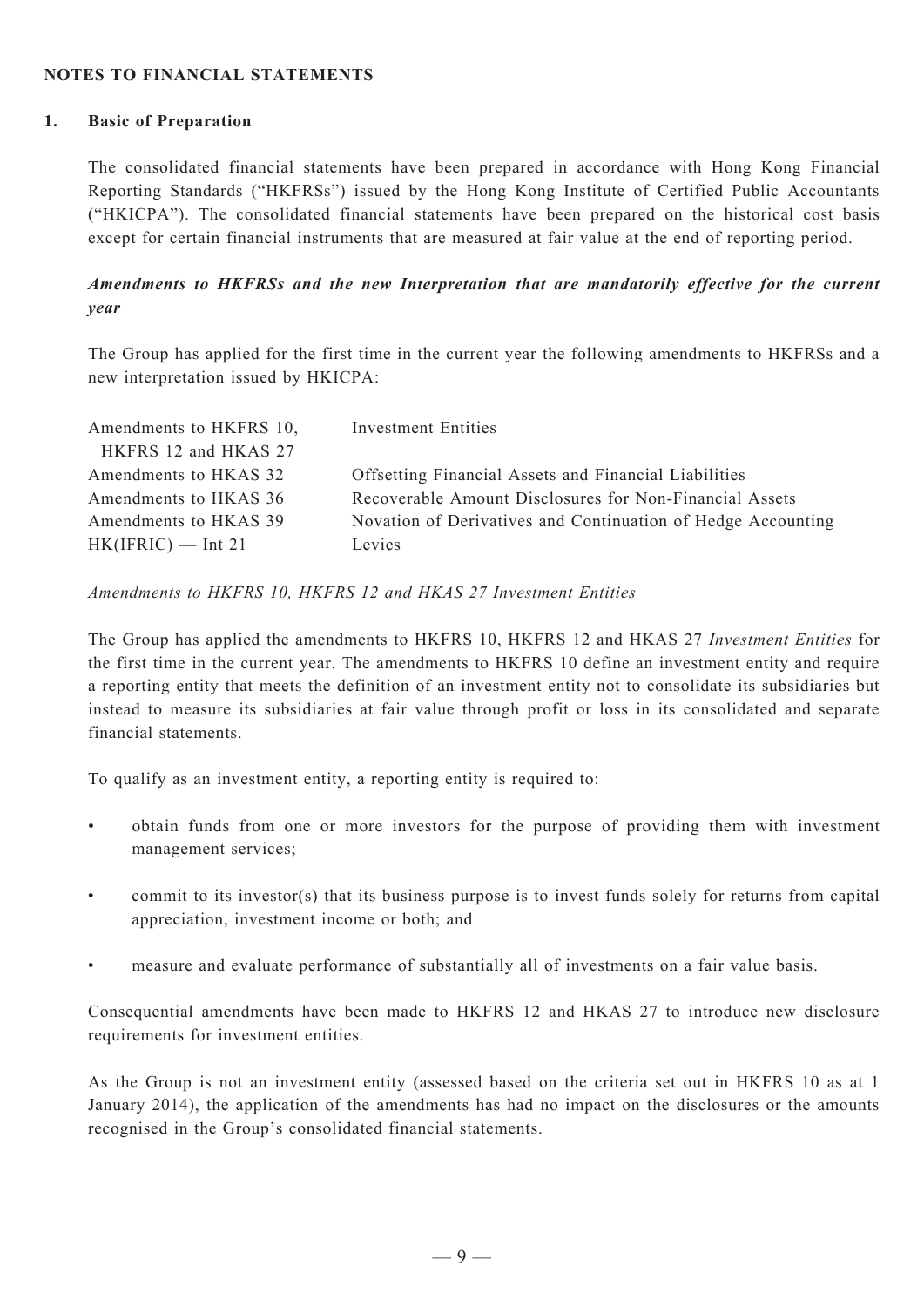#### *Amendments to HKAS 32 Offsetting Financial Assets and Financial Liabilities*

The Group has applied the amendments to HKAS 32 *Offsetting Financial Assets and Financial Liabilities* for the first time in the current year. The amendments to HKAS 32 clarify the requirements relating to the offset of financial assets and financial liabilities. Specifically, the amendments clarify the meaning of 'currently has a legally enforceable right of set-off' and 'simultaneous realisation and settlement'.

The amendments have been applied retrospectively. As the Group does not have any financial assets and financial liabilities that qualify for offset, the application of the amendments has had no impact on the disclosures or on the amounts recognised in the Group's consolidated financial statements.

The application of the above new Interpretation and other amendments to HKFRSs in the current annual period also has had no material effect on the amounts reported in these consolidated financial statements and/or disclosures set out in these consolidated financial statements.

#### *New and revised HKFRSs issued but not yet effective*

The Group has not early applied the following new and revised HKFRSs that have been issued but are not yet effective:

| <b>HKFRS 9</b>             | Financial Instruments <sup>1</sup>                                        |
|----------------------------|---------------------------------------------------------------------------|
| HKFRS 14                   | Regulatory Deferral Accounts <sup>2</sup>                                 |
| HKFRS 15                   | Revenue from Contracts with Customers <sup>3</sup>                        |
| Amendments to HKFRS 11     | Accounting for Acquisitions of Interests in Joint Operations <sup>5</sup> |
| Amendments to HKAS 16 and  | Clarification of Acceptable Methods of Depreciation and                   |
| HKAS <sub>38</sub>         | Amortisation <sup>5</sup>                                                 |
| Amendments to HKAS 16 and  | Agriculture: Bearer Plants <sup>5</sup>                                   |
| HKAS <sub>41</sub>         |                                                                           |
| Amendments to HKAS 19      | Defined Benefit Plans: Employee Contributions <sup>4</sup>                |
| Amendments to HKAS 27      | Equity Method in Separate Financial Statements <sup>5</sup>               |
| Amendments to HKFRS 10 and | Sale or Contribution of Assets between an Investor and its Associate      |
| HKAS <sub>28</sub>         | or Joint Venture <sup>5</sup>                                             |
| Amendments to HKFRSs       | Annual Improvements to HKFRSs 2010 - 2012 Cycle <sup>6</sup>              |
| Amendments to HKFRSs       | Annual Improvements to HKFRSs 2011 - 2013 Cycle <sup>4</sup>              |
| Amendments to HKFRSs       | Annual Improvements to HKFRSs 2012 - 2014 Cycle <sup>5</sup>              |

<sup>1</sup> Effective for annual periods beginning on or after 1 January 2018, with earlier application permitted.

- <sup>3</sup> Effective for annual periods beginning on or after 1 January 2017, with earlier application permitted.
- <sup>4</sup> Effective for annual periods beginning on or after 1 July 2014, with earlier application permitted.
- <sup>5</sup> Effective for annual periods beginning on or after 1 January 2016, with earlier application permitted.
- <sup>6</sup> Effective for annual periods beginning on or after 1 July 2014, with limited exceptions. Earlier application is permitted.

The Group is in the process of assessing their impact on the Group's financial statements.

<sup>&</sup>lt;sup>2</sup> Effective for first annual HKFRS financial statements beginning on or after 1 January 2016, with early application permitted.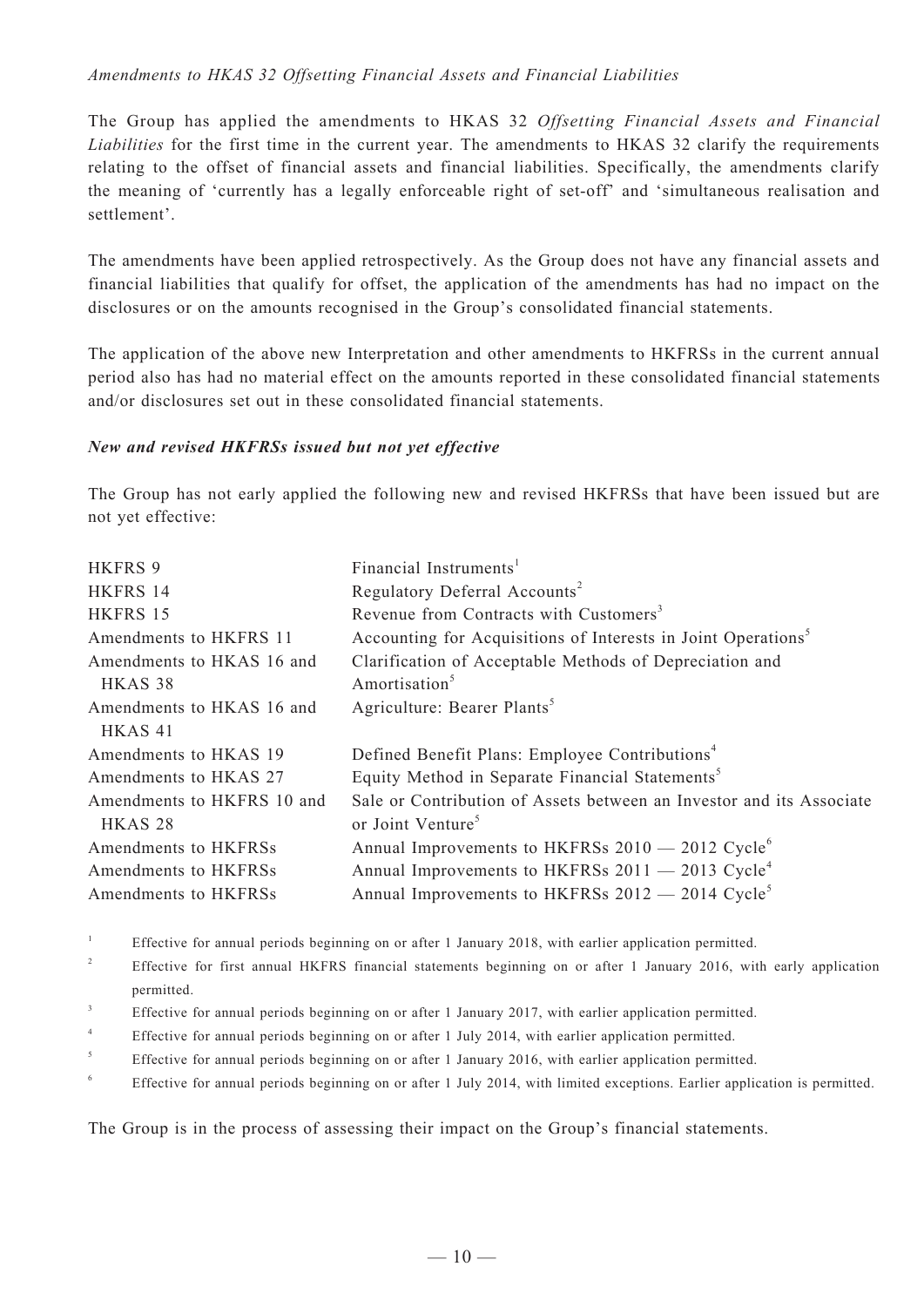#### **2. Revenue and Segment Information**

|               | 2014            | 2013            |
|---------------|-----------------|-----------------|
|               | <b>HK\$'000</b> | <b>HK\$'000</b> |
| Sale of goods | 10,955,077      | 9,949,103       |

The Group's operating segments are identified on the basis of internal reports about components of the Group that are regularly reviewed by the board of directors, being the chief operating decision maker, for the purpose of resources allocation and assessment of segment performance.

The Group's reportable and operating segments for financial reporting purposes are as follows:

- (a) Finished drugs
- (b) Antibiotics (intermediates and bulk drugs)
- (c) Vitamin C (bulk drugs)
- (d) Caffeine and others (bulk drugs)

All reportable segments are engaged in the manufacture and sales of pharmaceutical products.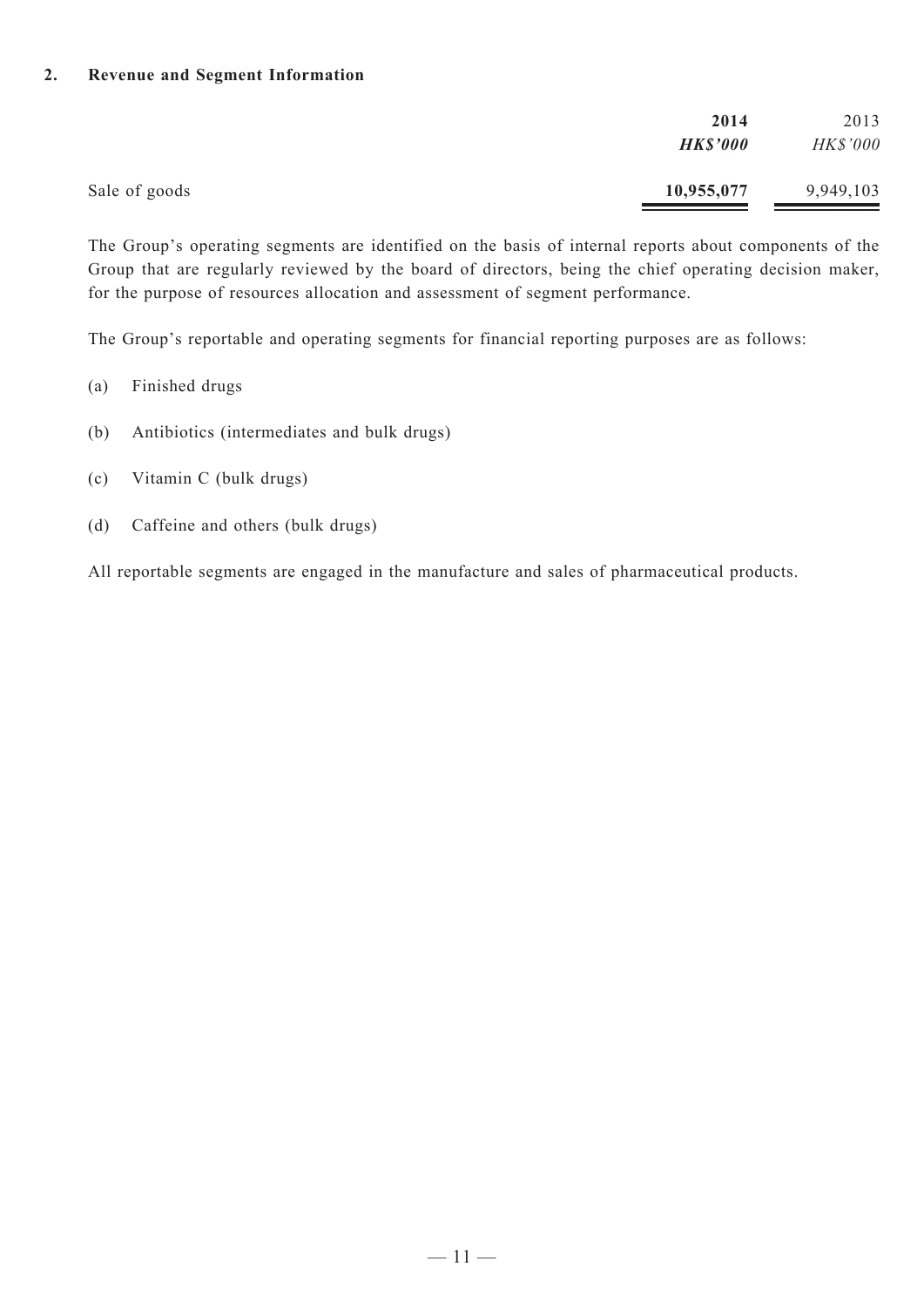## *Segment revenues and results*

The following is an analysis of the Group's revenue and results by operating and reportable segment.

## *For the year ended 31 December 2014:*

|                        | Finished<br>drugs<br><b>HKS'000</b> | <b>Antibiotics</b><br><b>HKS'000</b> | Vitamin C<br><b>HKS'000</b> | Caffeine<br>and others<br><b>HKS'000</b> | Segment<br>total<br><b>HKS'000</b> | <b>Eliminations</b><br><b>HKS'000</b> | Consolidated<br><b>HK\$'000</b> |
|------------------------|-------------------------------------|--------------------------------------|-----------------------------|------------------------------------------|------------------------------------|---------------------------------------|---------------------------------|
| <b>SEGMENT REVENUE</b> |                                     |                                      |                             |                                          |                                    |                                       |                                 |
| External sales         | 6,716,184                           | 2,369,864                            | 1,243,347                   | 625,682                                  | 10,955,077                         |                                       | 10,955,077                      |
| Inter-segment sales    |                                     | 47,514                               | 6,794                       | 8,332                                    | 62,640                             | (62, 640)                             |                                 |
| <b>TOTAL REVENUE</b>   | 6,716,184                           | 2,417,378                            | 1,250,141                   | 634,014                                  | 11,017,717                         | (62, 640)                             | 10,955,077                      |

Inter-segment sales are charged at prevailing market rates.

| <b>SEGMENT PROFIT (LOSS)</b>     | 1,635,411 | 155,929 | (87,666) | 122,688 | 1,826,362 | 1,826,362  |
|----------------------------------|-----------|---------|----------|---------|-----------|------------|
| Unallocated income               |           |         |          |         |           | 7,849      |
| Unallocated expenses             |           |         |          |         |           | (159, 843) |
|                                  |           |         |          |         |           |            |
| Operating profit                 |           |         |          |         |           | 1,674,368  |
| Finance costs                    |           |         |          |         |           | (54, 358)  |
| Share of results of              |           |         |          |         |           |            |
| - an associate                   |           |         |          |         |           | 375        |
| $-$ a joint venture              |           |         |          |         |           | 588        |
| Gain on disposal of a subsidiary |           |         |          |         |           | 511        |
|                                  |           |         |          |         |           |            |
| Profit before tax                |           |         |          |         |           | 1,621,484  |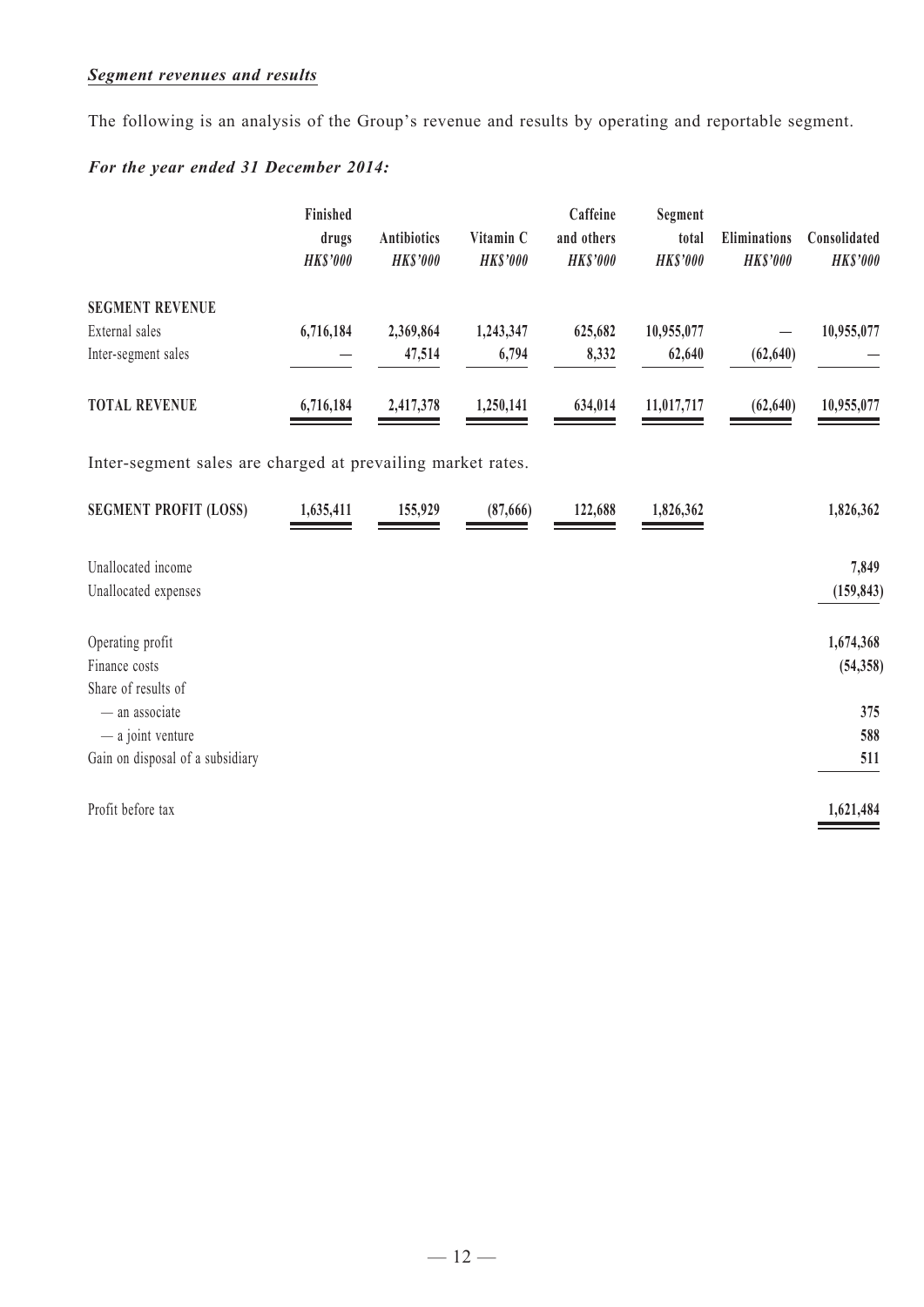#### *For the year ended 31 December 2013:*

|                                                             | Finished<br>drugs<br>HK\$'000 | Antibiotics<br>HK\$'000 | Vitamin C<br>HK\$'000 | Caffeine<br>and others<br>HK\$'000 | Segment<br>total<br>HK\$'000 | Eliminations<br>HK\$'000 | Consolidated<br>HK\$'000 |
|-------------------------------------------------------------|-------------------------------|-------------------------|-----------------------|------------------------------------|------------------------------|--------------------------|--------------------------|
| <b>SEGMENT REVENUE</b>                                      |                               |                         |                       |                                    |                              |                          |                          |
| External sales                                              | 5,753,847                     | 2,446,370               | 1,116,433             | 632,453                            | 9,949,103                    |                          | 9,949,103                |
| Inter-segment sales                                         |                               | 99,108                  | 8,347                 | 7,053                              | 114,508                      | (114, 508)               |                          |
| <b>TOTAL REVENUE</b>                                        | 5,753,847                     | 2,545,478               | 1,124,780             | 639,506                            | 10,063,611                   | (114,508)                | 9,949,103                |
| Inter-segment sales are charged at prevailing market rates. |                               |                         |                       |                                    |                              |                          |                          |
| <b>SEGMENT PROFIT (LOSS)</b>                                | 1,319,825                     | 53,930                  | (135,986)             | 149,206                            | 1,386,975                    |                          | 1,386,975                |
| Unallocated income                                          |                               |                         |                       |                                    |                              |                          | 7,720                    |
| Unallocated expenses                                        |                               |                         |                       |                                    |                              |                          | (214, 717)               |
| Operating profit                                            |                               |                         |                       |                                    |                              |                          | 1,179,978                |
| Finance costs                                               |                               |                         |                       |                                    |                              |                          | (72, 537)                |
| Share of result of a joint venture                          |                               |                         |                       |                                    |                              |                          | (14, 045)                |
| Gain on disposal of subsidiaries                            |                               |                         |                       |                                    |                              |                          | 154,228                  |
| Profit before tax                                           |                               |                         |                       |                                    |                              |                          | 1,247,624                |

Segment profit (loss) represents the profit earned/loss recognised by each segment without allocation of interest income, finance costs, central administrative expenses, share of results of an associate and a joint venture and gain on disposal of subsidiaries. This is the measure reported to the board of directors for the purposes of resources allocation and performance assessment.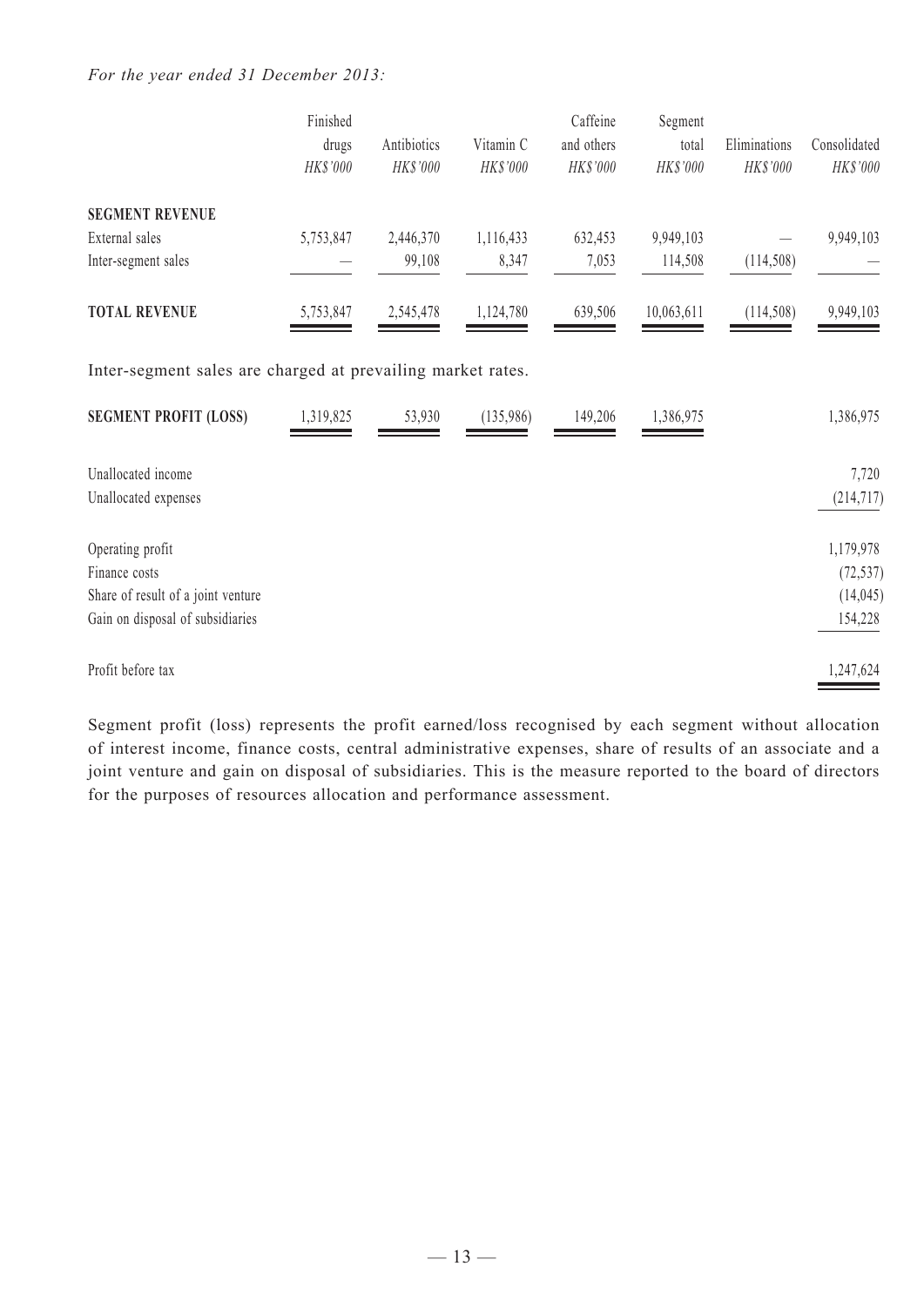#### *Geographical information*

The following is an analysis of the Group's revenue by geographical market based on geographical location of customers:

|                                                                  | 2014<br><b>HK\$'000</b> | 2013<br><b>HK\$'000</b> |
|------------------------------------------------------------------|-------------------------|-------------------------|
| The People's Republic of China (the "PRC") (country of domicile) | 8,164,521               | 7,099,136               |
| Other Asian regions                                              | 1,134,235               | 1,361,914               |
| Americas (Note)                                                  | 790,634                 | 664,579                 |
| Europe                                                           | 711,190                 | 665,940                 |
| Others                                                           | 154,497                 | 157,534                 |
|                                                                  | 10,955,077              | 9,949,103               |

*Note:* The majority of revenue came from sales of pharmaceutical products in the United States of America (the "United States").

The Group's operations are substantially based in the PRC and significantly all non-current assets of the Group are located in the PRC. Therefore, no further analysis of geographical information is presented.

#### **3. Profit Before Tax**

|                                                                                              | 2014<br><b>HK\$'000</b> | 2013<br>HK\$'000 |
|----------------------------------------------------------------------------------------------|-------------------------|------------------|
| Profit before tax has been arrived at after charging (crediting):                            |                         |                  |
| Staff costs, including directors' and chief executive's remuneration:                        |                         |                  |
| Salaries, wages and other benefits                                                           | 919,282                 | 826,729          |
| Contribution to retirement benefit schemes                                                   | 106,704                 | 99,455           |
| Share-based payment expense (included in administrative expenses)                            | 53,187                  | 128,246          |
| Total staff costs                                                                            | 1,079,173               | 1,054,430        |
| Amortisation of intangible assets (included in cost of sales)                                | 19,850                  | 11,525           |
| Amortisation of prepaid lease payments                                                       | 15,319                  | 14,277           |
| Depreciation of property, plant and equipment                                                | 575,043                 | 630,530          |
| Total depreciation and amortisation                                                          | 610,212                 | 656,332          |
| Auditor's remuneration<br>(Gain) loss on disposal/write-off of property, plant and equipment | 3,600                   | 3,700            |
| (included in other income/other expenses)                                                    | (3, 402)                | 11,505           |
| Government grant income                                                                      | (85, 547)               | (139, 179)       |
| Interest income                                                                              | (7, 852)                | (5,994)          |
| (Reversal) write down of inventories (included in cost of sales)                             | (7, 342)                | 15,000           |
| Net foreign exchange loss (gain)                                                             | 4,518                   | (17,506)         |
| Rental expenses                                                                              | 31,268                  | 15,461           |
| Net impairment loss on trade receivables                                                     | 2,883                   | 190              |
| Research and development expenditure recognised as an expense                                |                         |                  |
| (included in other expenses)                                                                 | 307,223                 | 212,462          |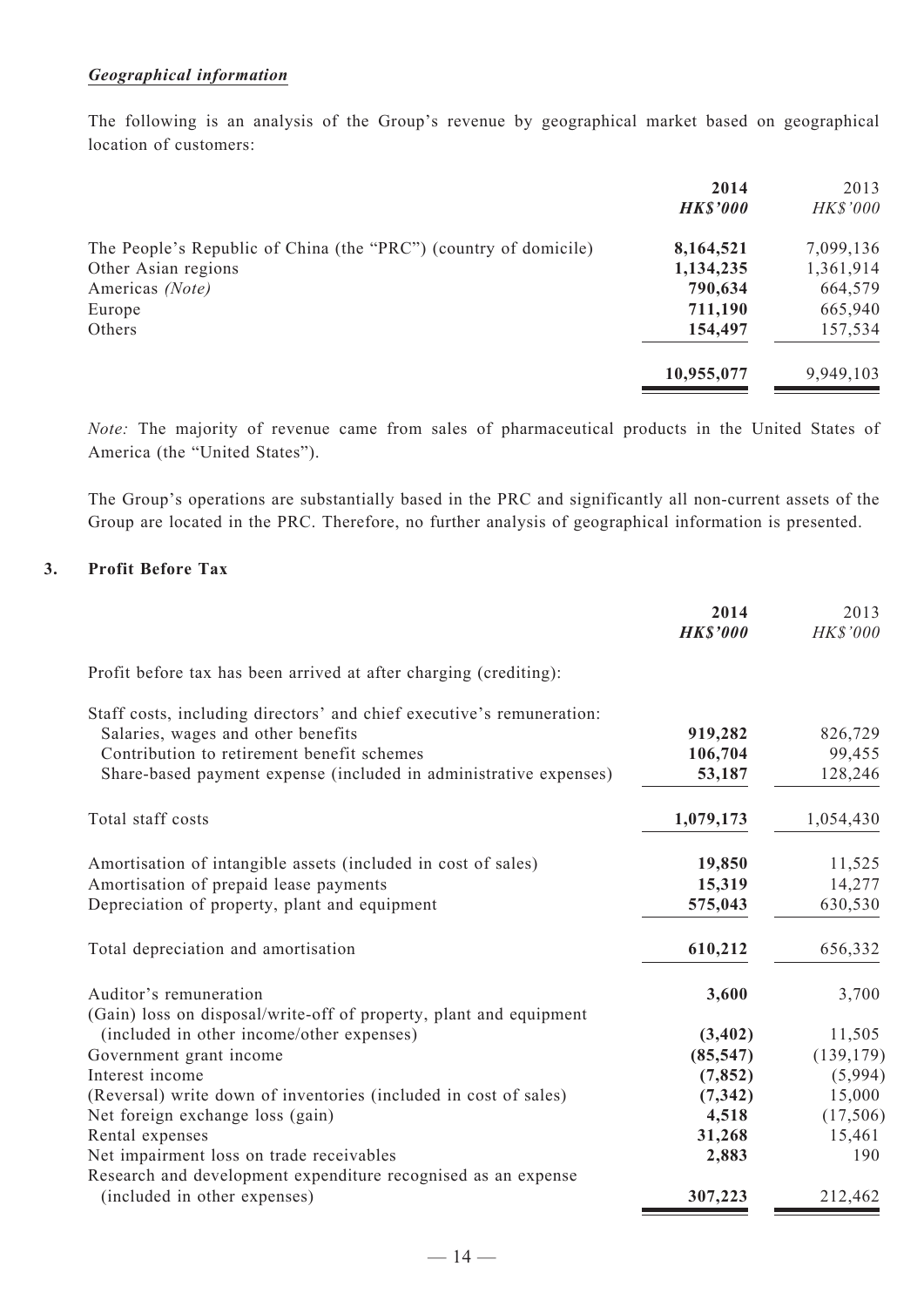*Note:* Cost of inventories recognised as an expense approximated cost of sales as shown in the consolidated statement of profit or loss and other comprehensive income for the years ended 31 December 2014 and 2013.

#### **4. Income Tax Expense**

|                                                                | 2014            | 2013      |
|----------------------------------------------------------------|-----------------|-----------|
|                                                                | <b>HK\$'000</b> | HK\$'000  |
| The tax charge comprises:                                      |                 |           |
| Current taxation                                               |                 |           |
| - PRC Enterprise Income Tax ("PRC EIT")                        | 300,781         | 224,395   |
| - PRC withholding tax on dividends distributed by subsidiaries | 32,422          | 49,775    |
|                                                                | 333,203         | 274,170   |
| Deferred taxation                                              | 3,950           | (15, 846) |
|                                                                | 337,153         | 258,324   |

The Company and its subsidiaries incorporated in Hong Kong are subject to 16.5% of the estimated assessable profit under Hong Kong Profits Tax. No Hong Kong Profits Tax has been recognised as the Company and its subsidiaries incorporated in Hong Kong had no assessable income for both years.

The basic tax rate of the Company's PRC subsidiaries is 25% under the law of the PRC on Enterprise Income Tax (the "EIT Law") and implementation regulations of the EIT law. Certain subsidiaries of the Company are qualified as advanced technology enterprises and have obtained approvals from the relevant tax authorities for the applicable tax rate reduced to 15% for a period of 3 years up to 2014. PRC EIT had been relieved by approximately HK\$1,847,000 for the year ended 31 December 2013 as a result of tax losses brought forward from pervious years.

Capital gain tax was determined at the applicable PRC withholding tax rate of 10% based on the surplus of sales proceeds from disposal of subsidiaries over investment cost of those disposed subsidiaries according to the relevant tax rule in the PRC.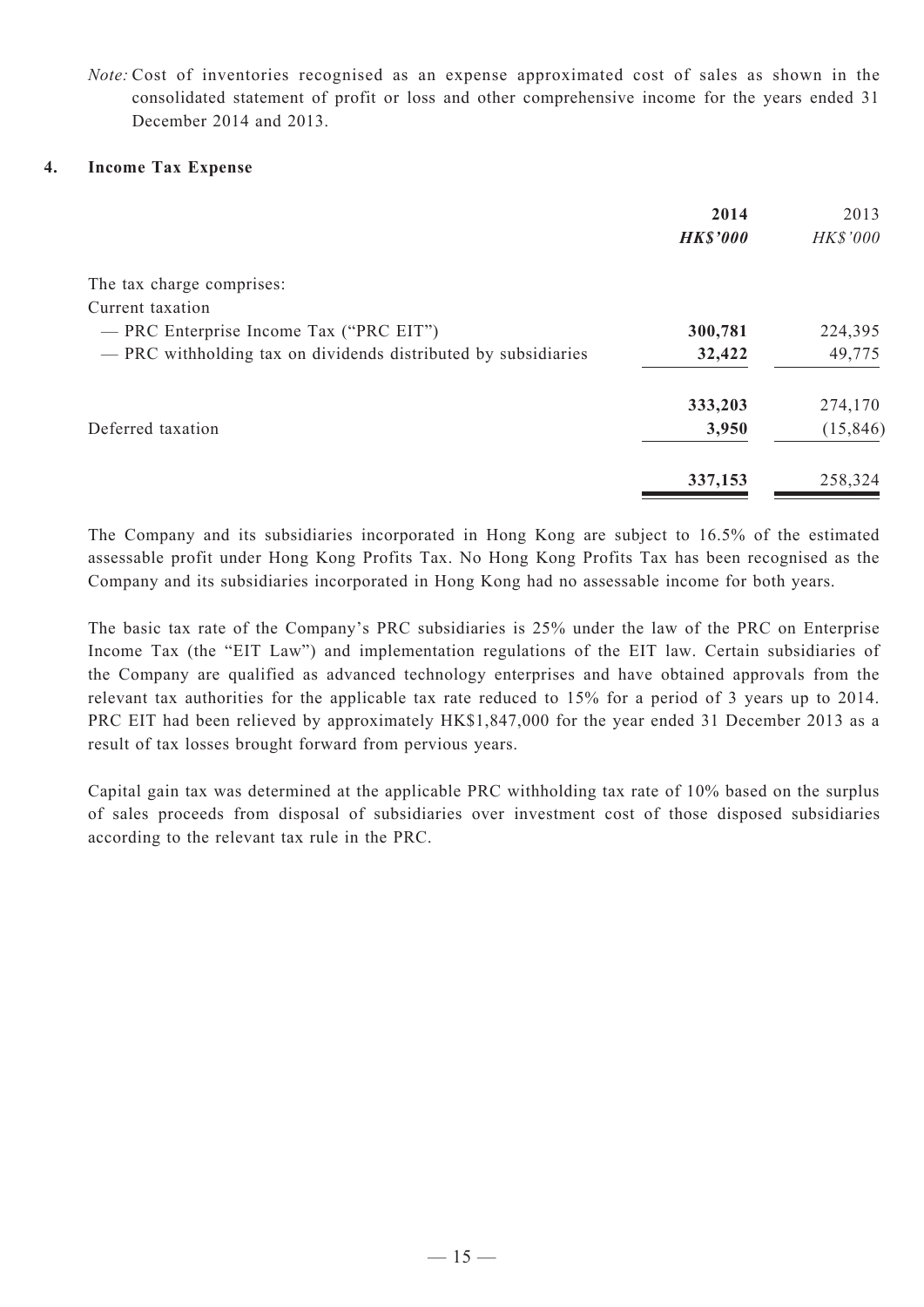#### **5. Earnings Per Share**

The calculation of the basic and diluted earnings per share attributable to the owners of the Company is based on the following data:

|                                                                                                                                              | 2014<br><b>HK\$'000</b> | 2013<br>HK\$'000 |
|----------------------------------------------------------------------------------------------------------------------------------------------|-------------------------|------------------|
| Earnings                                                                                                                                     |                         |                  |
| Earnings for the purpose of basic and diluted earnings per share                                                                             | 1,268,446               | 972,751          |
|                                                                                                                                              | 2014<br>'000            | 2013<br>'000     |
| Number of shares                                                                                                                             |                         |                  |
| Weighted average number of ordinary shares<br>for the purpose of basic earnings per share                                                    | 5,908,018               | 5,562,186        |
| Effect of dilutive potential ordinary shares:<br>Tranche II Convertible Bonds as if converted (Note)<br>Share options granted by the Company | 59,664                  | 317,247          |
| Weighted average number of ordinary shares<br>for the purpose of diluted earnings per share                                                  | 5,967,682               | 5,879,433        |

The computation of diluted earnings per share in 2013 does not assume the exercise of the Company's share options because the adjusted exercise price of those options was higher than the average market price for shares from the date of grant of the options to the end of that reporting period.

*Note:* On 29 October 2012, the Company issued two tranches of convertible bonds with respective principal amount of US\$774,029,472.70 (equivalent to HK\$6,037,429,887.06) and US\$86,003,274.70 (equivalent to HK\$670,825,542.66) ("Tranche II Convertible Bonds"). Details of the convertible bonds are set out in the Company's consolidated financial statements for the year ended 31 December 2014.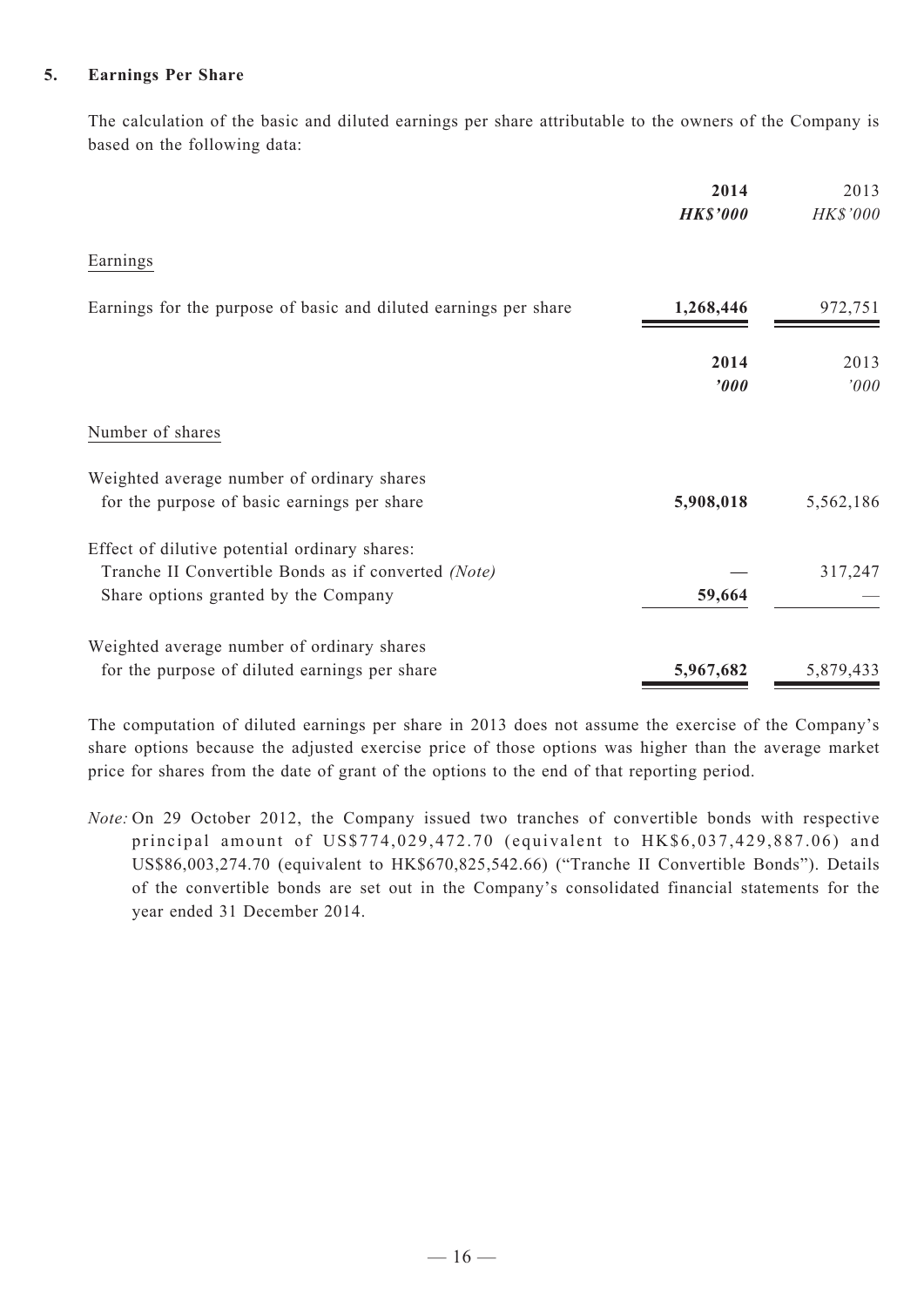#### **6. Dividend**

|                                                          | 2014            | 2013            |
|----------------------------------------------------------|-----------------|-----------------|
|                                                          | <b>HK\$'000</b> | <b>HK\$'000</b> |
| Dividends recognised as distribution during the year:    |                 |                 |
| 2013 Final, paid — HK8 cents $(2013: 2012$ Final, paid — |                 |                 |
| HK10 cents) per share                                    | 472,641         | 382,542         |

The directors recommend the payment of a final dividend of HK10 cents (2013: HK8 cents) per share in respect of the year ended 31 December 2014. Subject to approval by the shareholders in the forthcoming annual general meeting, the proposed final dividend will be paid on or around 15 June 2015 to shareholders of the Company whose names appear on the register of members of the Company on 2 June 2015.

#### **7. Trade and Other Receivables**

|                                         | 2014<br><b>HK\$'000</b> | 2013<br>HK\$'000 |
|-----------------------------------------|-------------------------|------------------|
| Trade receivables                       | 1,699,086               | 1,720,828        |
| Less: allowance for doubtful debts      | (4,395)                 | (1, 588)         |
|                                         | 1,694,691               | 1,719,240        |
| Prepayment for purchase of raw material | 183,695                 | 126,911          |
| Deposits and prepayment for utilities   | 40,093                  | 28,942           |
| Other tax recoverable                   | 28,672                  | 62,879           |
| Others                                  | 59,561                  | 91,989           |
|                                         | 2,006,712               | 2,029,961        |

The Group allows a general credit period of up to 90 days to its trade customers. The following is an aged analysis of trade receivables (net of allowance for doubtful debts) presented based on invoice date at the end of the reporting period which approximated the respective revenue recognition dates:

|                  | 2014            | 2013      |
|------------------|-----------------|-----------|
|                  | <b>HK\$'000</b> | HK\$'000  |
| $0$ to $90$ days | 1,479,654       | 1,484,861 |
| 91 to 180 days   | 210,236         | 174,391   |
| 181 to 365 days  | 4,801           | 11,377    |
| Over 365 days    |                 | 48,611    |
|                  | 1,694,691       | 1,719,240 |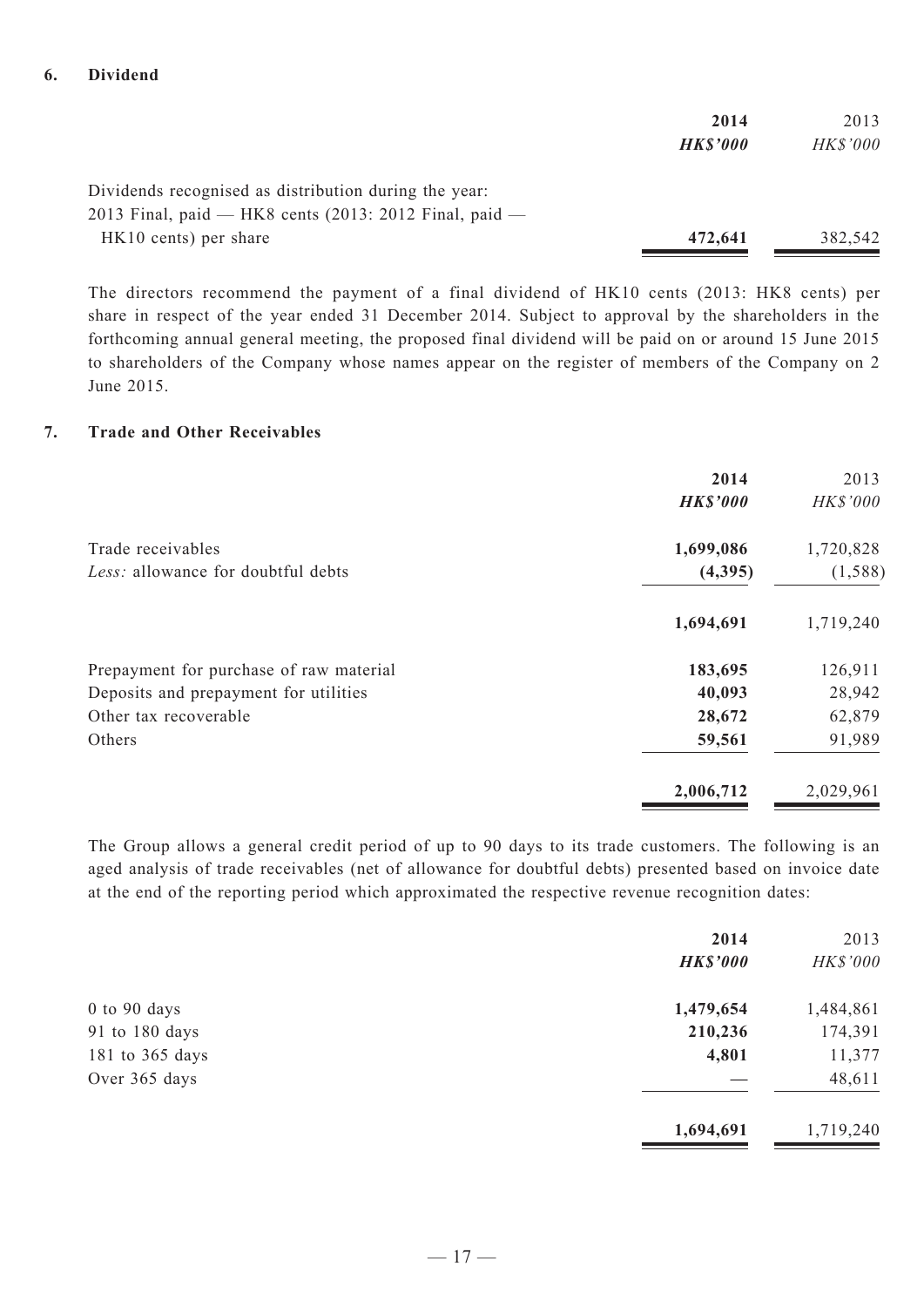#### **8. Bills Receivables**

Bills receivables represent bills on hand. All bills receivables of the Group are with a maturity period of less than 180 days (2013: 180 days) and not yet due at the end of the reporting period, and management considers the default rate is low based on historical information and experience.

#### **9. Trade and Other Payables**

|                                                                    | 2014            | 2013      |
|--------------------------------------------------------------------|-----------------|-----------|
|                                                                    | <b>HK\$'000</b> | HK\$'000  |
| Trade payables                                                     | 955,617         | 935,534   |
| Customer deposits and advance from customers                       | 373,342         | 280,999   |
| Other tax payables                                                 | 53,984          | 37,313    |
| Freight and utilities charges payable                              | 28,430          | 27,727    |
| Construction cost and acquisition of property, plant and equipment |                 |           |
| payable                                                            | 601,792         | 548,376   |
| Government grants                                                  | 88,596          | 182,235   |
| Staff welfare payable                                              | 131,792         | 141,077   |
| Selling expense payable                                            | 60,260          | 73,000    |
| Provision for litigation                                           | 783             | 45,999    |
| Others                                                             | 35,130          | 30,939    |
|                                                                    | 2,329,726       | 2,303,199 |

The following is an aged analysis of trade payables presented based on the invoice date at the end of the reporting period:

|                    | 2014            | 2013     |
|--------------------|-----------------|----------|
|                    | <b>HK\$'000</b> | HK\$'000 |
| $0$ to $90$ days   | 703,652         | 658,963  |
| 91 to 180 days     | 104,716         | 78,391   |
| More than 180 days | 147,249         | 198,180  |
|                    | 955,617         | 935,534  |

The general credit period on purchases of goods is up to 90 days. The Group has financial risk management policies in place to ensure that all payables are settled within the credit timeframe.

#### **10. Bills Payables**

All bills payables of the Group are aged within 180 days (2013: 180 days) and not yet due at the end of the reporting period.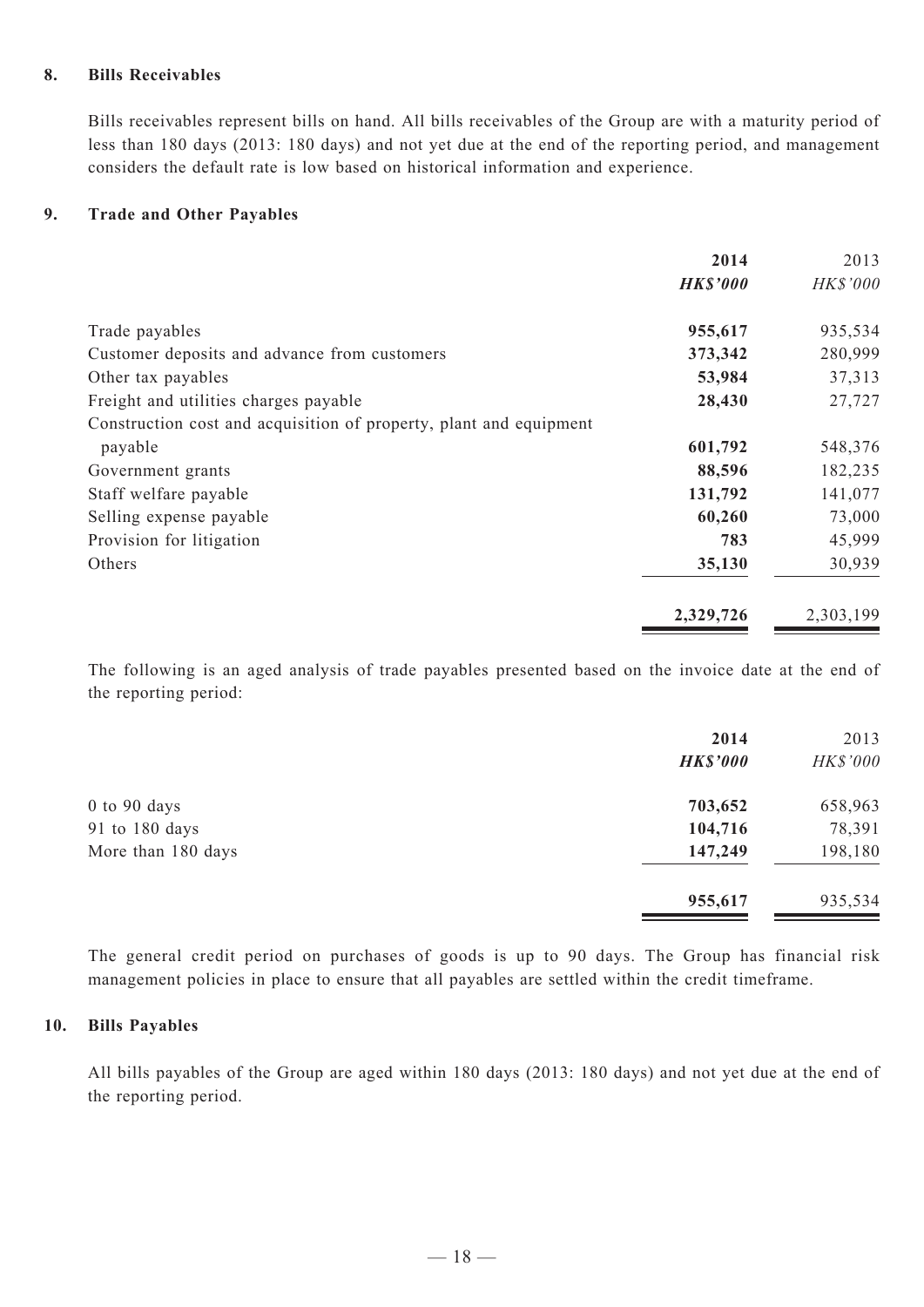## **MANAGEMENT DISCUSSION AND ANALYSIS**

## **Results**

In 2014, the Group recorded sales revenue of approximately HK\$10,955 million, representing an increase of 10.1% over last year, and profit attributable to shareholders of approximately HK\$1,268 million, representing an increase of 30.4% over last year.

### **Finished Drug Business**

## *Innovative Drug Products*

During the year, the innovative drug business of the Group maintained strong growth momentum, with continuous expansion of market share and a stronger presence and coverage in the high-end market. With the continuous efforts put in academic-based promotion, the innovative drug business maintained a rapid growth in sales. For the current year, sales revenue reached approximately HK\$2,784 million, representing a 44.9% growth over last year. It is expected that many provinces and cities in China will initiate tender process in 2015. The Group will strive to ensure that its innovative drug products can win the tenders at reasonable prices in order to expand market coverage and to drive rapid and sustainable growth. The Group will also further improve its expert network and increase its efforts in academic-based promotion, so as to strengthen the market position of its innovative drug products in the respective therapeutic sector.

Following is an overview of the Group's major innovative drug products:

## *"NBP"*

"NBP" series is a Class I new drug in China and is also a patent-protected exclusive product. Its major ingredient is butylphthalide, and the drug is mainly used for the treatment of acute ischemic stroke. Its soft capsule and injection forms were launched in 2005 and 2010, respectively. This product has been awarded the State Science and Technology Progress Award (Second Class) and Golden Award for Outstanding Chinese Patented Invention. It was also awarded the China Grand Awards for Industry in 2014. "NBP" is a recommended drug in the "Guidelines for Cerebrovascular Disease Prevention and Treatment in China" and "Guidelines for Acute Ischemic Stroke Treatment in China 2010". Currently, "NBP" is one of the fastest growing products for the treatment of acute ischemic stroke and is also a blockbuster innovative drug of the Group.

## *"Oulaining"*

"Oulaining" series is available in the forms of capsule and lyophilized powder injection. Its major ingredient is oxiracetam, and the drug is mainly used for the treatment of mild to moderate memory and mental impairment resulting from vascular dementia, senile dementia and brain trauma. "Oulaining" lyophilized powder injection is currently an exclusive preparation form in China, and has been awarded the Hebei Province Science and Technology Progress Award (First Class). "Oulaining" has grown into a leading brand of oxiracetam.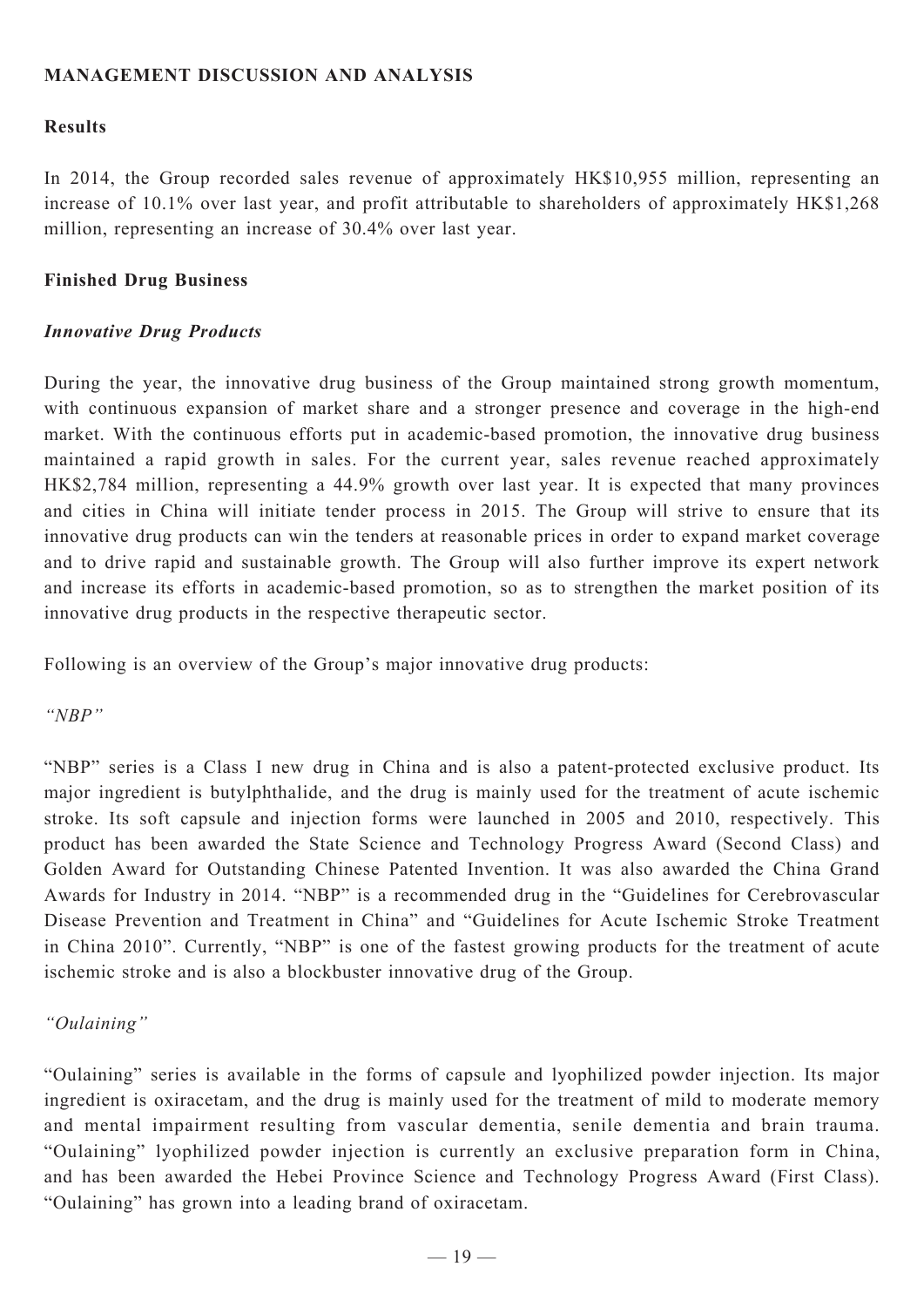"Xuanning" series is available in the forms of tablet and dispersible tablet. Its major ingredient is maleate levamlodipine, and the drug is mainly used for the treatment of hypertension. The product has been awarded the State Technological Invention Award (Second Class). After years of market development, "Xuanning" has grown into a major brand among hypertension drugs in China.

## *"Duomeisu", "Jinyouli", "Ailineng" and "Nuolining"*

The existing oncology drug products of the Group include "Duomeisu", "Jinyouli", "Ailineng" and "Nuolining".

"Duomeisu" (Doxorubicin hydrochloride liposome injection) is a new anthracycline used as a firstline chemotherapy drug for the treatment of lymphoma, multiple myeloma, ovarian cancer and breast cancer. "Jinyouli" (PEG-rhG-CSF injection) is the first long-acting growth factor drug in China and is used for the prevention of leucopenia and infection induced by chemotherapy. "Ailineng" (Elemene injection) is a drug mainly used for the treatment of nerve glioma and brain metastases, and adjuvant treatment of malignant pleural and peritoneal effusion. Its unique liquid injection form has obtained patent in China. "Nuolining" (Imatinib mesylate tablet) is a tyrosine-kinase inhibitor product that can inhibit the activity of Bcr-Abl tyrosine kinase, and is used for the treatment of chronic myelocytic leukemia and malignant gastrointestinal stromal tumor. "Nuolining" is a new drug of the Group with production approval obtained in November 2014, and has been launched in March 2015.

With the progress of academic-based promotion and further enhancement of market recognition, "Duomeisu", "Jinyouli" and "Ailineng" effectively expanded their market coverage and achieved satisfying growth. In 2014, the oncology drug products contributed sales revenue of approximately HK\$252 million, representing a growth of 2.3 times as compared to last year.

In addition, the Group has some other oncology drugs under research and development, among which "bortezomib injection" has been submitted for production approval, "mitoxantrone hydrochloride liposome injection" has commenced phase II clinical trial, and "paclitaxel injection (albumin-bound)" has been submitted for clinical trial. The Group expects these products will be approved for market launch in the coming years.

## *Common Generic Drug Products*

In 2014, a new round of essential drug tenders, together with new GMP and GSP authorization in China have brought opportunities and challenges to the Group's production and operation. During the year, the Group further enhanced its sales strategies for common generic drugs, refined its product portfolio and established its sales channels. In particular, the Group cooperated with pharmacy chains in China to further explore market potentials. Meanwhile, appropriate sales partners were identified to cooperate in revitalizing selective dormant products, and certain achievements have been made. In addition, the Group's Chinese medicine soft capsule product series (including "Qingre Jiedu soft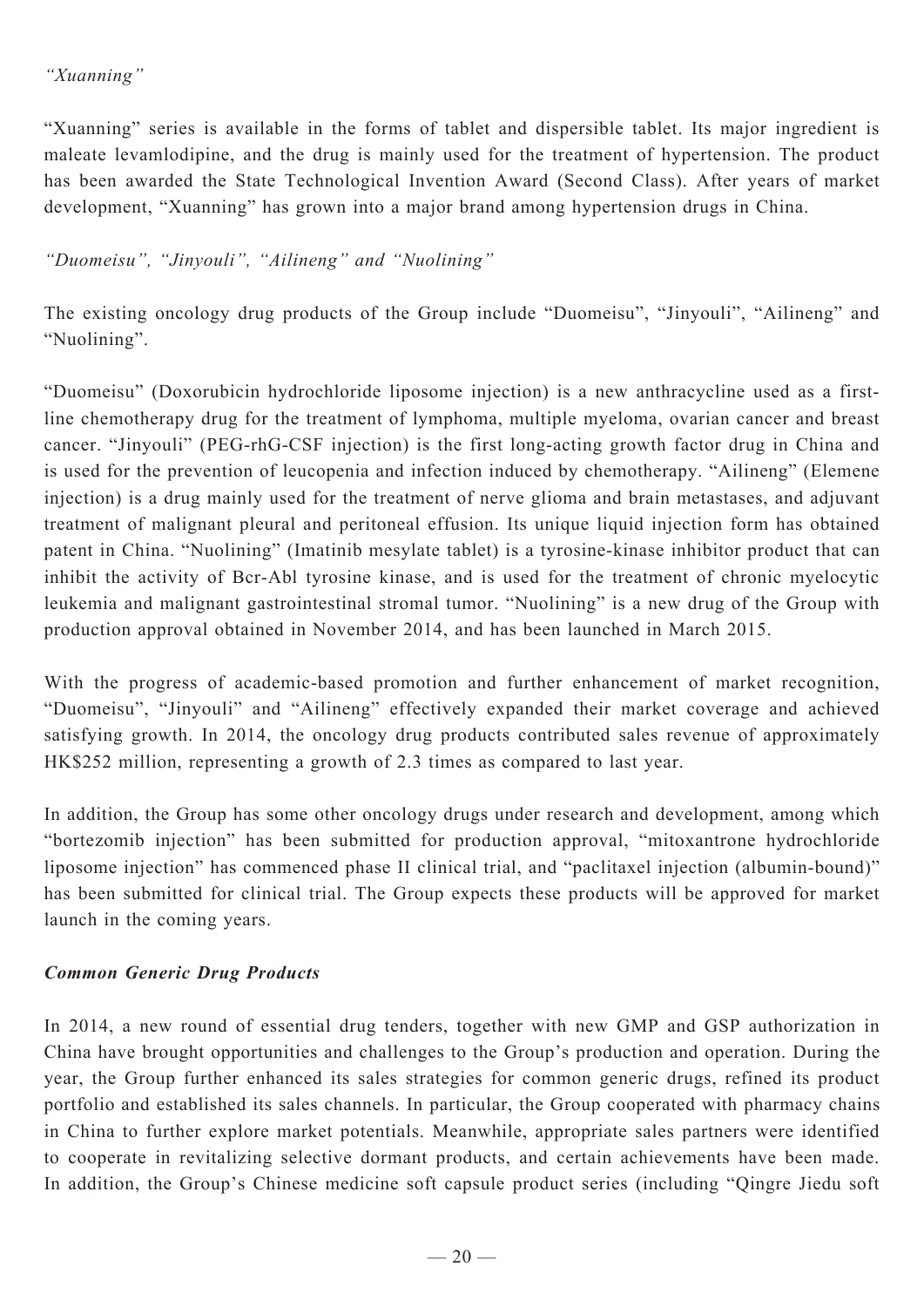capsule (清熱解毒軟膠囊)", "Ganmao Qingre soft capsule (感冒清熱軟膠囊)", "Yin Huang soft capsule(銀黃軟膠囊)", "Xiangsha Yangwei soft capsule (香砂養胃軟膠囊)" and "Huoxiang Qushu soft capsule (藿香祛暑軟膠囊)") have formed a brand portfolio and become another strong growth momentum of the Group.

In 2014, the common generic drug business has achieved satisfactory growth in both the lower-tier medical market and non-prescription drug market, with continuous earnings improvement.

## **Bulk Drug Business**

## *Antibiotics*

In 2014, the antibiotics business has picked up a steady and upward trend subsequent to the previous stage of intense competition which led to production halt or reduced production by some manufacturers. The Group also continued to lower its production costs through technological upgrades, reinforced internal management and energy-saving measures, which enabled the Group to maintain its leading position in the industry. Because of an improvement in the market environment together with an enhanced product portfolio, this business has achieved a significant growth in 2014.

## *Vitamin C*

In 2014, competition in the vitamin C market remained intense. However, after a long period of competition, the market showed signs of differentiation under which some competitors had suspended or reduced their production. Leveraging on its advantages in scale, quality and production costs, the Group continued to maintain its absolute competitiveness in the industry. In 2014, the Group's vitamin C products was ranked number one in terms of total sales and export volume in this industry. However, this business still recorded a loss for the year due to low product price.

## *Caffeine and Others*

In 2014, both the market demand and product price of caffeine remained stable, and the Group's market share further increased. The Group also enhanced the product mix of this business by reducing the sales of non-major products. In 2014, this business continued to contribute stable profit to the Group.

## **Research and Development**

The Group continued to capitalise on its technological advantages in the realm of drug research and development. Currently, the Group has over 170 products under research and development, with focus on the therapeutic areas of cardio-cerebrovascular, diabetes, oncology, neurology and antiinfective. Among these products, 14 are Class I new drugs and 46 are Class III new drugs (of which 33 products are among the first three applications).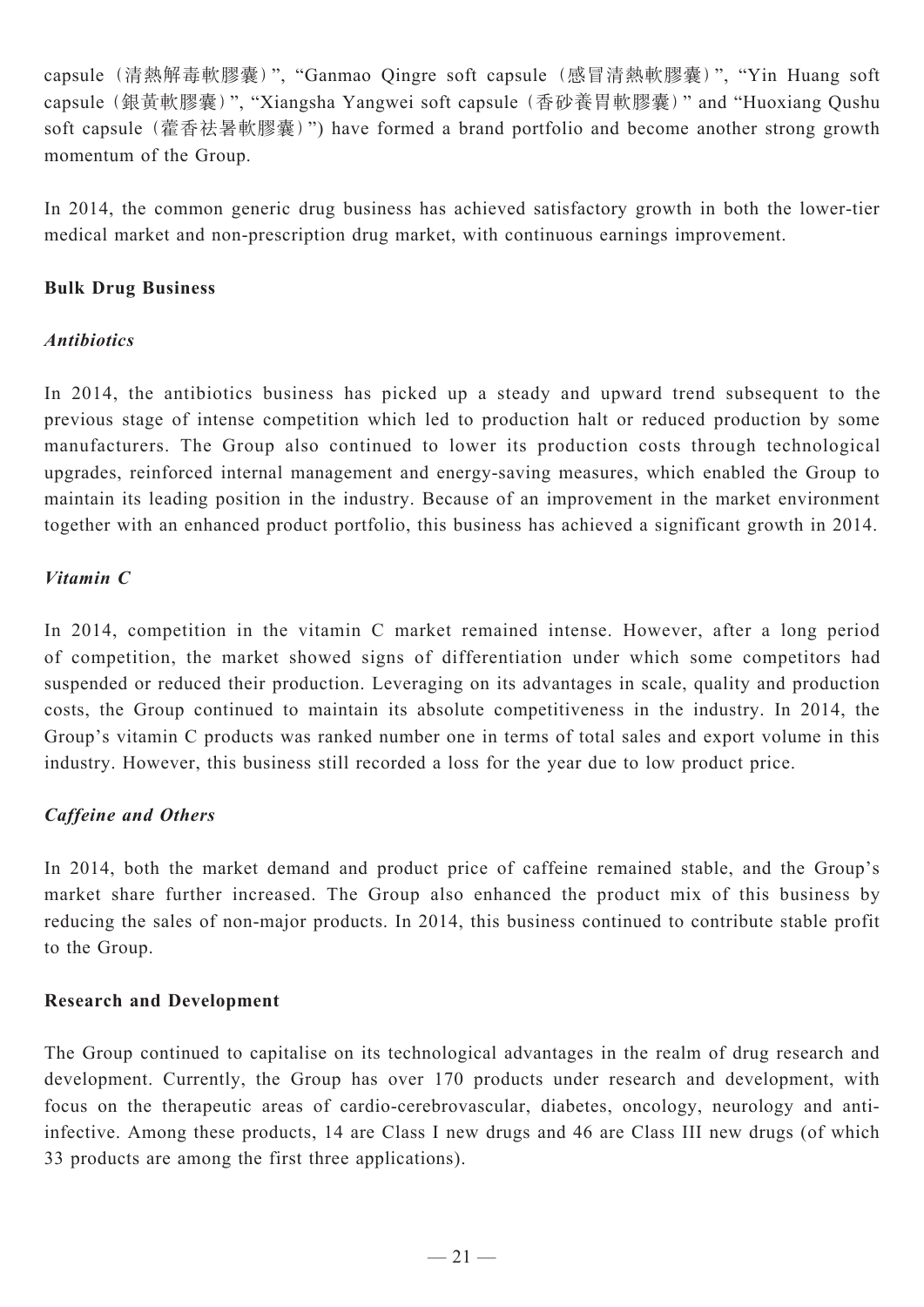5 of the 14 Class I new drugs are under clinical trial. Of which, "recombinant glucagon-like peptide-1 receptor agonist for injection (rE4)" and "compound amlodipine and atorvastatin calcium tablet" have commenced phase III clinical trial; "pinocembrin injection" is under phase II clinical trial; "baicalein tablet" has been submitted for phase II and III clinical trial application and "DBPR-108" has obtained phase I clinical trial approval. In addition, "mitoxantrone hydrochloride liposome injection" has commenced phase II clinical trial.

Apart from these, the Group has submitted applications for 34 drugs with the China Food and Drug Administration during the year (of which, 9 are production applications and 25 are clinical trial applications). 18 of the 34 drugs are among the first three applications. During the year, the Group had obtained production approvals for 6 products in China.

With regard to overseas research and development, the Group has submitted 2 ANDA applications in the U.S. during the year. Currently, the Group has a total of 9 drugs applying for ANDA in the U.S.. In addition, three production lines of the Group for the production of "menatetrenone capsule", "cefotaxime sodium injection" and "cefixime tablet" have passed the U.S. FDA's on-site inspection during the year. Meanwhile, the application for phase II clinical trial protocol of "butylphthalide soft capsule" has been approved by the U.S. FDA and has completed the pharmacokinetic research in human subjects as requested by the U.S. FDA.

The Group implements the innovation-driven strategy by continuously investing in research and development to enhance the drive for innovation. This ensures that the performance of the Group will continue to grow and greater contributions could be made to the shareholders and the community.

## **Financial Review**

## **Liquidity and Financial Position**

In 2014, the Group's operating activities continued to generate a healthy level of cash inflow. Debtor turnover period (ratio of the balance of trade receivables to sales, inclusive of value added tax for sales in China) improved from 63 days in 2013 to 55 days *(Note)*. Inventory turnover period (ratio of inventory balance to cost of sales) also slightly shortened from 105 days in 2013 to 102 days *(Note)*. Current ratio of the Group improved from 1.7 a year earlier to 1.8 as at 31 December 2014. Capital expenditure in relation to the additions of production facilities amounted to HK\$877 million for the current year.

The financial position of the Group remained healthy and strong. As at 31 December 2014, total bank balances and cash amounted to HK\$1,527 million and total bank borrowings amounted to HK\$1,226 million. Of the total bank borrowings, HK\$624 million will be repayable within one year and the remaining HK\$602 million repayable between two to three years. Gearing ratio (calculated on the basis of the Group's total bank borrowings over total equity) was 15.0% as compared to 17.6% as at 31 December 2013.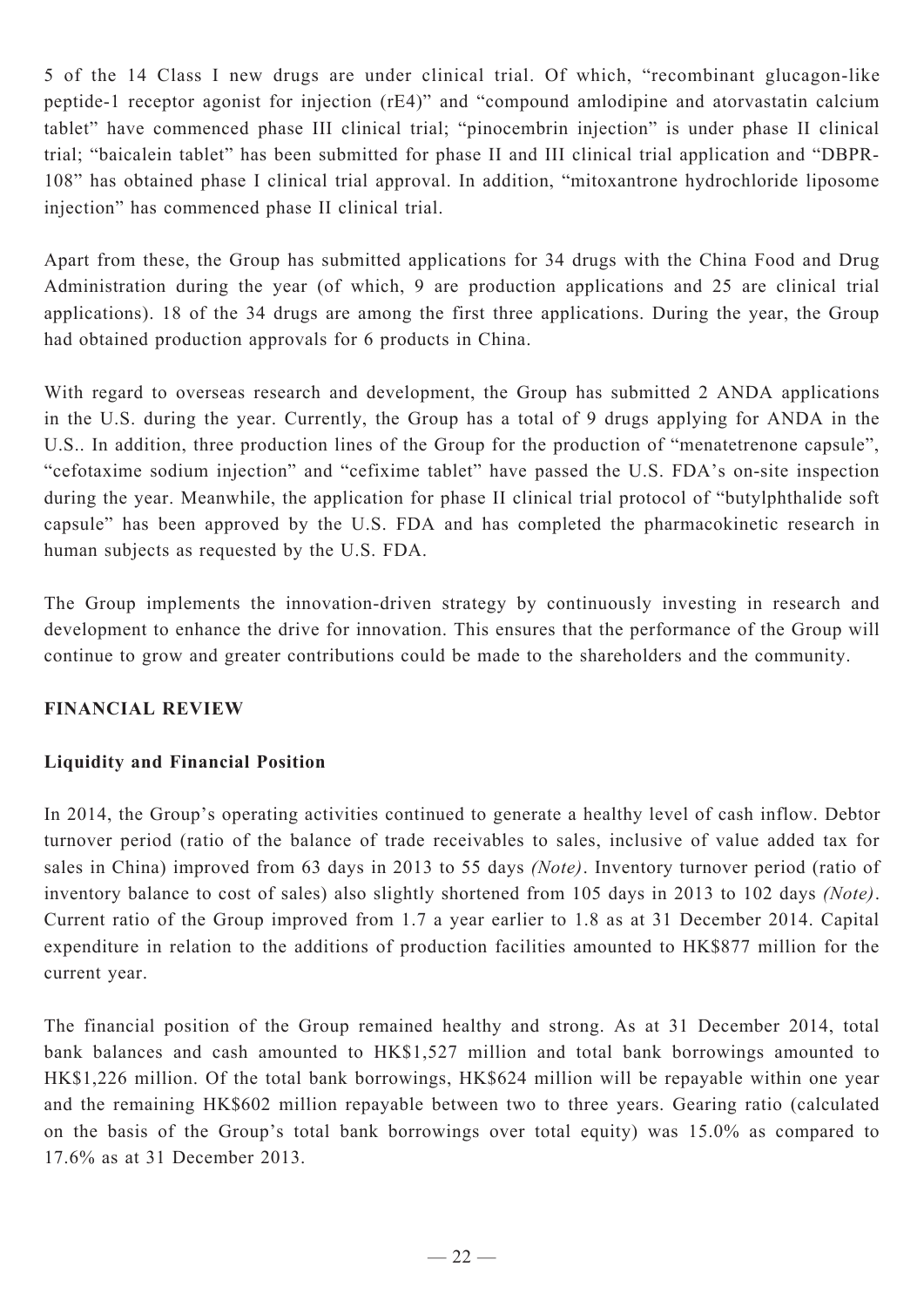50% of the Group's bank borrowings are denominated in Hong Kong dollars, 19% in US dollars and the remaining 31% in Renminbi. The Group's revenue is mainly denominated either in Renminbi or in US dollars. The Group has been monitoring closely the currency movement and will use appropriate hedging arrangements to reduce the foreign exchange risk when considered necessary.

*Note:* The related figures exclude sales and cost of sales attributable to Siping City Fine Chemicals Product Co., Ltd. which ceased to be a subsidiary and became an associate of the Company upon disposal of its 20% equity interest by the Group during the year.

## **Contingent Liabilities**

The Company and CSPC Weisheng Pharmaceutical (Shijiazhuang) Co. Ltd. ("Weisheng", a wholly owned subsidiary of the Company) are named as, among others, defendants in a number of antitrust complaints filed in the United States in relation to the exports of vitamin C to the United States and elsewhere in the world.

On 15 March 2013, the Company, Weisheng, the direct purchaser class and injunctive class in the direct purchaser action entered into a settlement agreement for US\$22.5 million to resolve all the claims in their entirety and terminate the litigation in the direct purchaser action. On 16 October 2013, the court granted approval of the settlement agreement and dismissed the Company and Weisheng as to the direct purchaser action. The first instalment of the settlement amounting to US\$20 million has been paid by the Company and Weisheng on 13 April 2013 and the remaining US\$2.5 million was settled on 9 October 2014.

On 13 November 2013, the Company, Weisheng and the putative indirect purchaser class in the indirect purchaser actions entered into a settlement agreement for US\$2.2 million to fully and finally resolve all the claims in the indirect purchaser actions. On 16 May 2014, the Court granted approval of the settlement agreement and dismissed the Company and Weisheng as to the indirect purchase actions. The settlement amount of US\$2.2 million has been paid by the Company and Weisheng on 9 January 2014.

## **Employees**

As at 31 December 2014, the Group had about 10,565 employees. The majority of them are employed in mainland China. The Group will continue to offer competitive remuneration packages, discretionary share options and bonuses to staff based on the performance of the Group and the individual employee.

## **Sustainable Development Strategies**

The Group will continue to pursue the development strategies of (i) active development of innovative drug business; (ii) continuation of products internationalization; and (iii) consolidation of leadership in the bulk drug business in order to achieve long-term sustainable growth.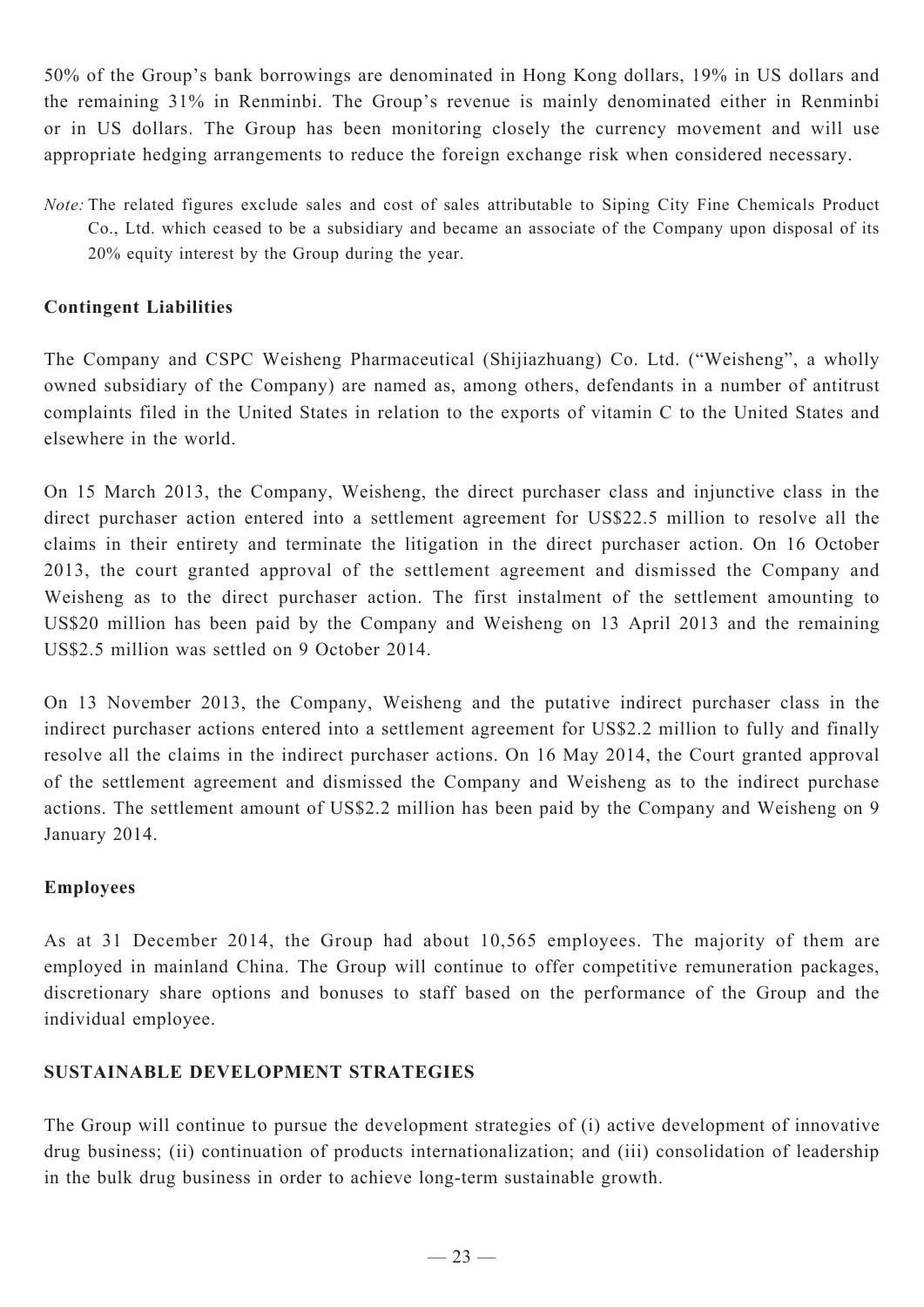## **CORPORATE GOVERNANCE**

The Company has complied with all the code provisions in the Corporate Governance Code (the "Code") contained in Appendix 14 of the Rules Governing the Listing of Securities on The Stock Exchange of Hong Kong Limited (the "Listing Rules") throughout the year ended 31 December 2014 except the deviations from code provisions A.2.1 and A.5.1 as set out below.

Code provision A.2.1 of the Code stipulates that the roles of chairman and chief executive officer should be separate and should not be performed by the same individual. Mr. Cai Dongchen, the Company's Chairman, has also assumed the role as the chief executive officer of the Company. The Company believes that vesting both roles in Mr. Cai will allow for more effective planning and execution of business strategies. As all major decisions are made in consultation with members of the Board, the Company believes that there is adequate balance of power and authority in place.

Code provision A.5.1 of the Code stipulates that the nomination committee should comprise a majority of independent non-executive directors. Since the retirement of Mr. Qi Moujia as an independent non-executive director on 20 May 2014, the number of independent non-executive directors of the nomination committee of the Company has fallen below a majority required by code provision A.5.1. Following the appointment of Mr. Lo Yuk Lam as a new independent non-executive director and a member of the nomination committee of the Company with effect from 1 June 2014, the Company has complied with the code provision from the same date.

In addition, according to rule 3.10A of the Listing Rules, the Company is required to appoint independent non-executive directors representing at least one-third of the members of the Board. Following the changes of independent non-executive directors on 1 June 2014, the number of independent non-executive directors on the Board represents less than one-third of the members of the Board as required under rule 3.10A of the Listing Rules. The composition of the Board currently comprises ten (10) executive directors, one (1) non-executive director and five (5) independent non-executive directors. The Company is endeavoring to identify a suitable candidate to act as an independent non-executive director to meet the requirement set out in rule 3.10A of the Listing Rules and will make an announcement as and when appropriate.

## **REVIEW OF ANNUAL RESULTS**

The Audit Committee of the Company has reviewed the Group's annual results for the year ended 31 December 2014 in conjunction with the external auditor.